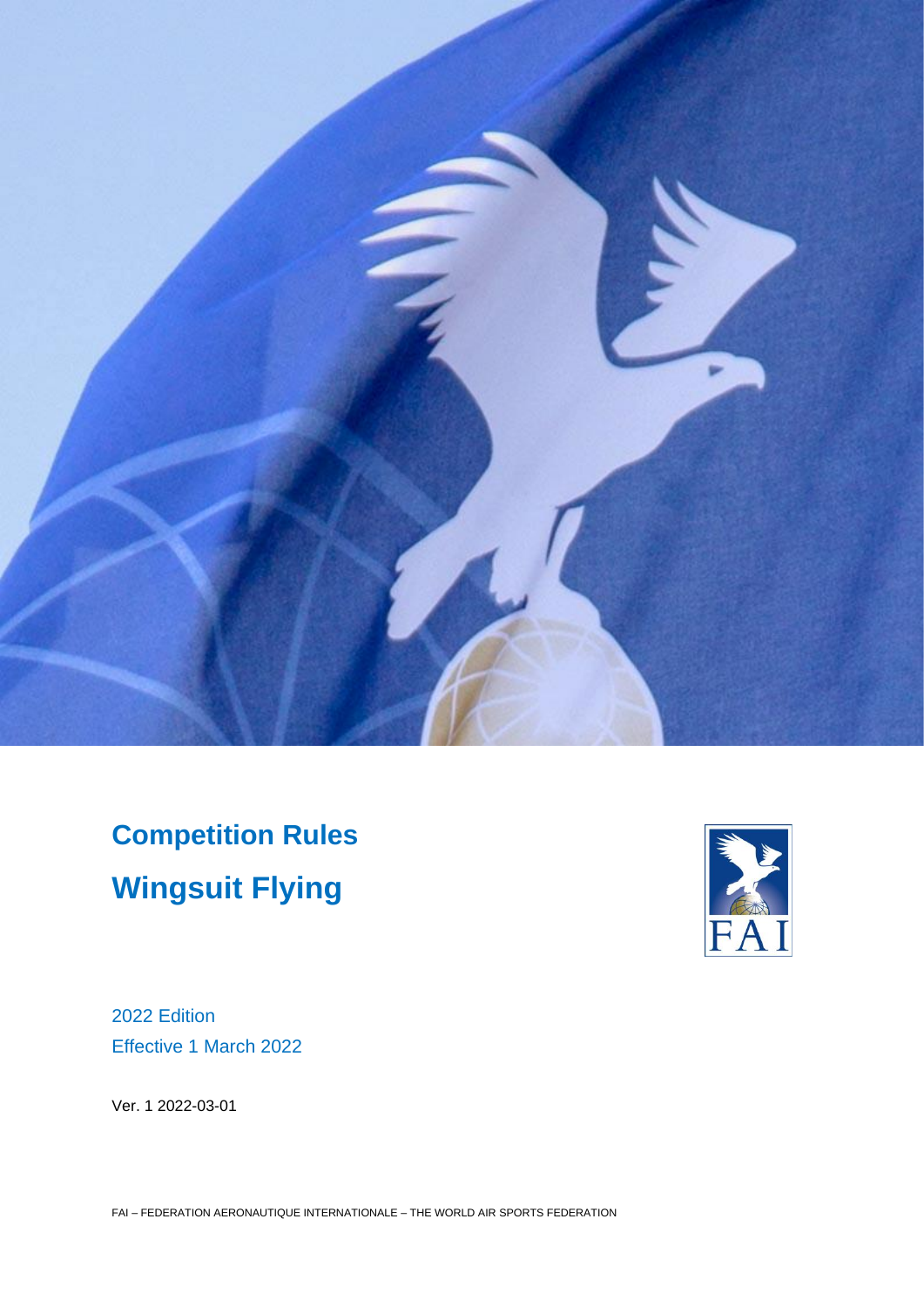# **Copyright 2022**

All rights reserved. Copyright in this document is owned by the Fédération Aéronautique Internationale (FAI). Any person acting on behalf of the FAI or one of its Members is hereby authorised to copy, print, and distribute this document, subject to the following conditions :

- **1. The document may be used for information only and may not be exploited for commercial purposes.**
- **2. Any copy of this document or portion thereof must include this copyright notice.**
- **3. Regulations applicable to air law, air traffic and control in the respective countries are reserved in any event. They must be observed and, where applicable, take precedence over any sport regulations**

Note that any product, process or technology described in the document may be the subject of other Intellectual Property rights reserved by the Fédération Aéronautique Internationale or other entities and is not licensed hereunder.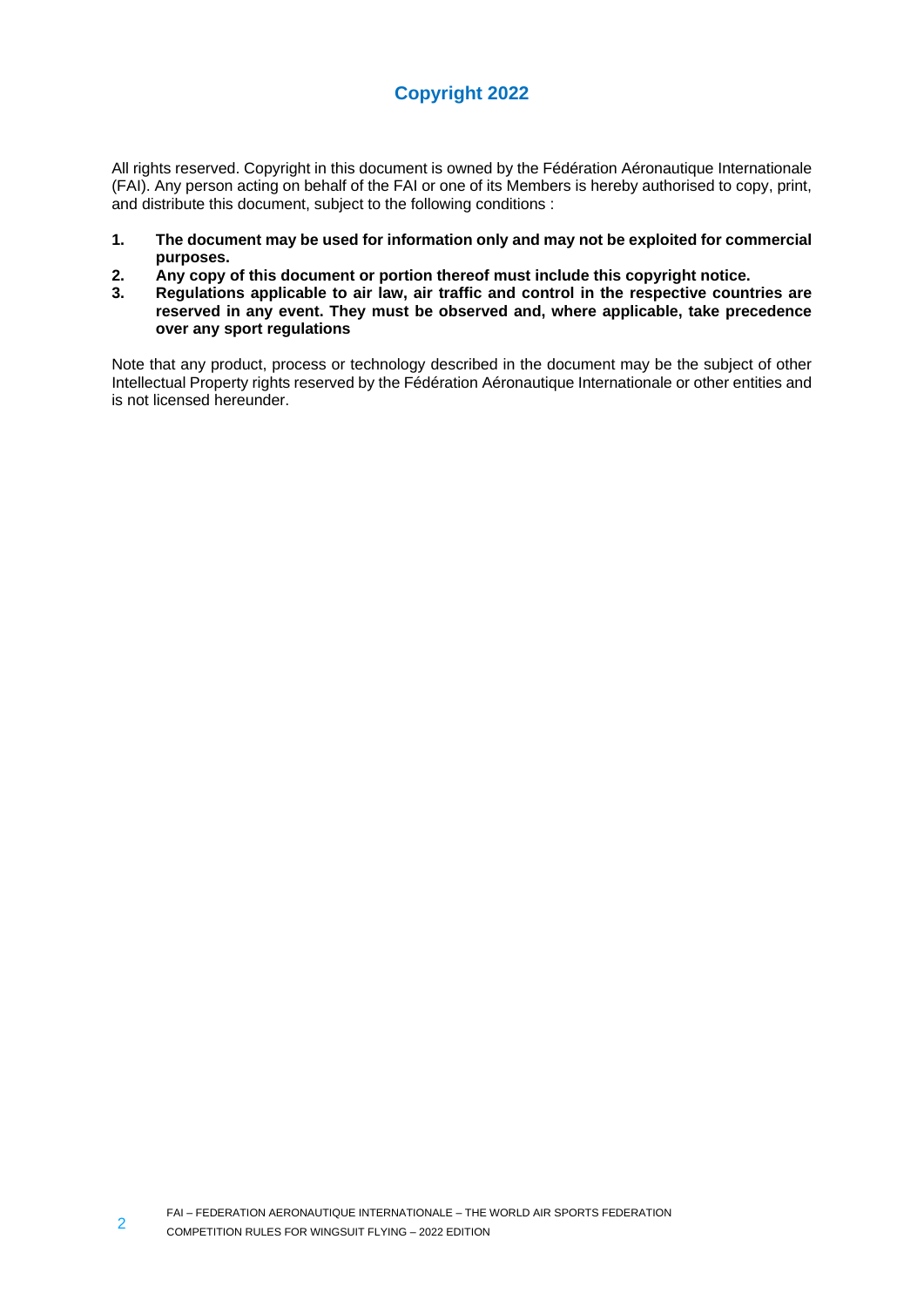# **RIGHTS TO FAI INTERNATIONAL SPORTING EVENTS**

All international sporting events organised wholly or partly under the rules of the Fédération Aéronautique Internationale (FAI) Sporting Code1 are termed *FAI International Sporting Events2*. Under the FAI Statutes<sup>3</sup>. FAI owns and controls all rights relating to FAI International Sporting Events. FAI Members<sup>4</sup> shall, within their national territories<sup>5</sup>, enforce FAI ownership of FAI International Sporting Events and require them to be registered in the FAI Sporting Calendar6.

An event organiser who wishes to exploit rights to any commercial activity at such events shall seek prior agreement with FAI. The rights owned by FAI which may, by agreement, be transferred to event organisers include, but are not limited to advertising at or for FAI events, use of the event name or logo for merchandising purposes and use of any sound, image, program and/or data, whether recorded electronically or otherwise or transmitted in real time. This includes specifically all rights to the use of any material, electronic or other, including software, that forms part of any method or system for judging, scoring, performance evaluation or information utilised in any FAI International Sporting Event<sup>7</sup>.

Each FAI Air Sport Commission<sup>8</sup> may negotiate agreements, with FAI Members or other entities authorised by the appropriate FAI Member, for the transfer of all or parts of the rights to any FAI International Sporting Event (except World Air Games events<sup>9</sup>) in the discipline<sup>10</sup>, for which it is responsible<sup>11</sup> or waive the rights. Any such agreement or waiver, after approval by the appropriate Air Sport Commission President, shall be signed by FAI Officers<sup>12</sup>.

Any person or legal entity that accepts responsibility for organising an FAI Sporting Event, whether or not by written agreement, in doing so also accepts the proprietary rights of FAI as stated above. Where no transfer of rights has been agreed in writing, FAI shall retain all rights to the event. Regardless of any agreement or transfer of rights, FAI shall have, free of charge for its own archival and/or promotional use, full access to any sound and/or visual images of any FAI Sporting Event. The FAI also reserves the right to arrange at its own expense for any and all parts of any event to be recorded.

<sup>1</sup> FAI Statutes, ............................................. Chapter 1, .......para 1.6

<sup>2</sup> FAI Sporting Code, Gen. Section, ............ Chapter 4, .......para 4.1.2

<sup>3</sup> FAI Statutes, ............................................. Chapter 1, .......para 1.8.1

<sup>4</sup> FAI Statutes, ............................................. Chapter 2, .......para 2.1.1; 2.4.2; 2.5.2 and 2.7.2

<sup>5</sup> FAI By-Laws, ............................................ Chapter 1, .......para 1.2.1

<sup>6</sup> FAI Statutes, ............................................. Chapter 2, .......para 2.4.2.2.5

<sup>7</sup> FAI By-Laws, ............................................ Chapter 1, .......paras 1.2.2 to 1.2.5

<sup>8</sup> FAI Statutes, ............................................. Chapter 5, .......paras 5.1.1, 5.2, 5.2.3 and 5.2.3.3

<sup>9</sup> FAI Sporting Code, Gen. Section, ............ Chapter 4, .......para 4.1.5 10 FAI Sporting Code, Gen. Section, ............ Chapter 2, .......para 2.2

<sup>11</sup> FAI Statutes, ............................................. Chapter 5, .......para 5.2.3.3.7

<sup>12</sup> FAI Statutes, ............................................. Chapter 6, .......para 6.1.2.1.3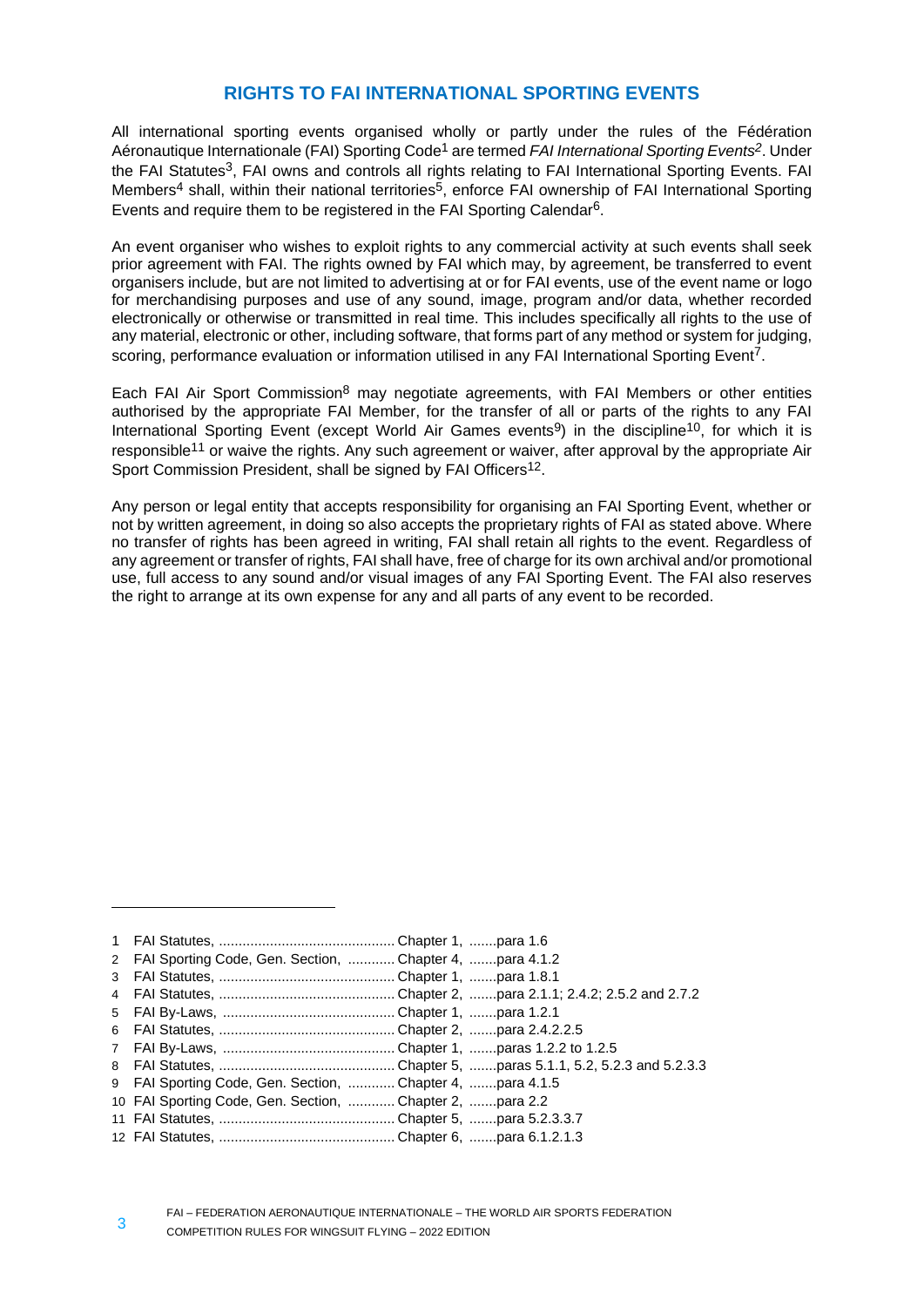# **TABLE OF CONTENTS**

This document, the Competition Rules for Wingsuit Flying, 2022 Edition, takes effect on the 1st March 2022. The 2022 Edition differs from the 2020 Edition in those paragraphs with a vertical bar in the margin.

| 1              | <b>FAI AUTHORITY</b>                                              | 6              |
|----------------|-------------------------------------------------------------------|----------------|
| $\overline{2}$ | <b>DEFINITIONS OF WORDS AND PHRASES</b>                           | 6              |
|                | <b>General Definitions</b><br>2.1                                 | 6              |
|                | 2.2<br><b>Performance Event</b>                                   | 6              |
|                | <b>Acrobatic Event</b><br>2.3                                     | 6              |
| 3              | <b>EQUIPMENT</b>                                                  | 8              |
|                | 3.1<br>Position Logging Device (PLD)                              | 8              |
|                | 3.2<br>Equipment                                                  | 8              |
| 4              | <b>GENERAL RULES</b>                                              | $\overline{9}$ |
|                | 4.1<br>Responsibilities of Meet Officials                         | 9              |
|                | 4.2<br><b>Time Between Events</b>                                 | 9              |
| 5              | THE PERFORMANCE EVENT                                             | $\overline{9}$ |
|                | 5.1<br>Objective                                                  | 9              |
|                | 5.2<br><b>Tasks</b>                                               | 9              |
|                | 5.3<br>Program                                                    | 9              |
|                | 5.4<br>Jump Run and Exit Order                                    | 10             |
|                | 5.5<br><b>Flight Pattern</b>                                      | 10             |
|                | 5.6<br><b>General Rules</b>                                       | 11             |
|                | 5.7<br>Equipment                                                  | 11             |
|                | Determination of the Winners<br>5.8                               | 11             |
| 6              | THE ACROBATIC EVENT                                               | 12             |
|                | 6.1<br>Objective                                                  | 12             |
|                | 6.2<br>Program                                                    | 12             |
|                | 6.3<br>Exit Altitude and Working Time                             | 13             |
|                | 6.4<br><b>General Rules</b>                                       | 13             |
|                | 6.5<br>Equipment                                                  | 13             |
|                | 6.6<br><b>Compulsory Routine</b>                                  | 14             |
|                | 6.7<br><b>Free Routines</b>                                       | 14             |
|                | 6.8<br>Air-to-air Video Recording                                 | 14             |
|                | 6.9<br>Re-jumps                                                   | 15             |
|                | <b>Determination of Winners</b><br>6.10                           | 15             |
| 7              | <b>JUDGING &amp; SCORING</b>                                      | 16             |
|                | <b>Performance Event</b><br>7.1                                   | 16             |
|                | 7.2<br><b>Acrobatic Event</b>                                     | 16             |
|                | 7.3<br><b>Training Jumps</b>                                      | 18             |
|                | Other Judging Responsibilities - Performance and Acrobatic<br>7.4 | 18             |
| 8              | RULES SPECIFIC TO THE COMPETITION                                 | 18             |
|                | 8.1<br>Title of the Competition                                   | 18             |
|                | 8.2<br>Aims of the Competition                                    | 18             |
|                | <b>Composition of Delegations</b><br>8.3                          | 19             |
|                | 8.4<br>Composition of a National Wingsuit Performance Flying Team | 19             |
|                | 8.5<br>Prizes and Awards                                          | 19             |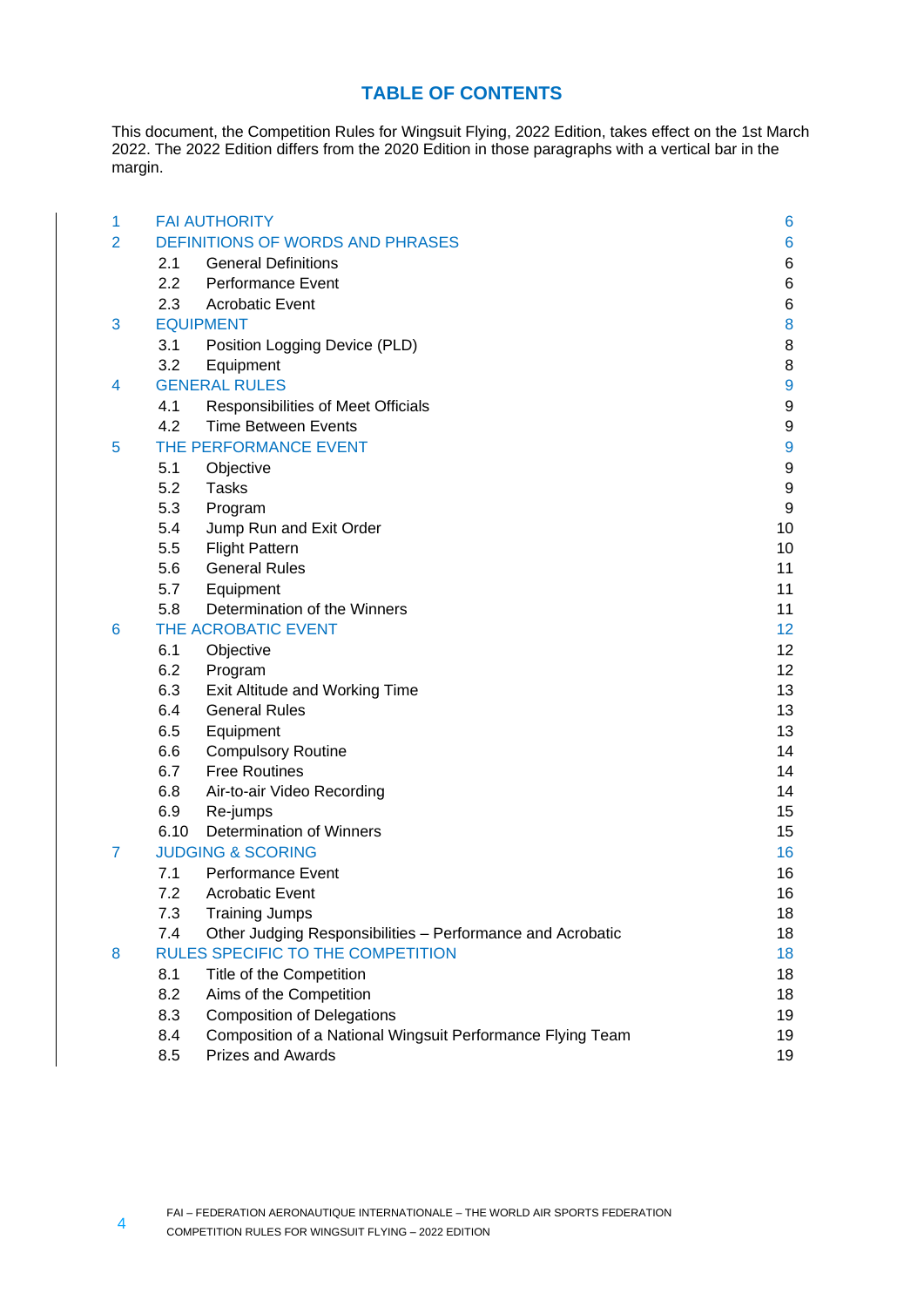| 9 | ADDENDUM A - ACROBATIC WINGSUIT FLYING COMPULSORY SEQUENCES |    |
|---|-------------------------------------------------------------|----|
|   | 10 ADDENDUM B - ACROBATIC WINGSUIT FLYING JUDGING CRITERIA  | 24 |
|   | 11 ADDENDUM C - PERFORMANCE FLYING: DFP, DL, PENALTIES      |    |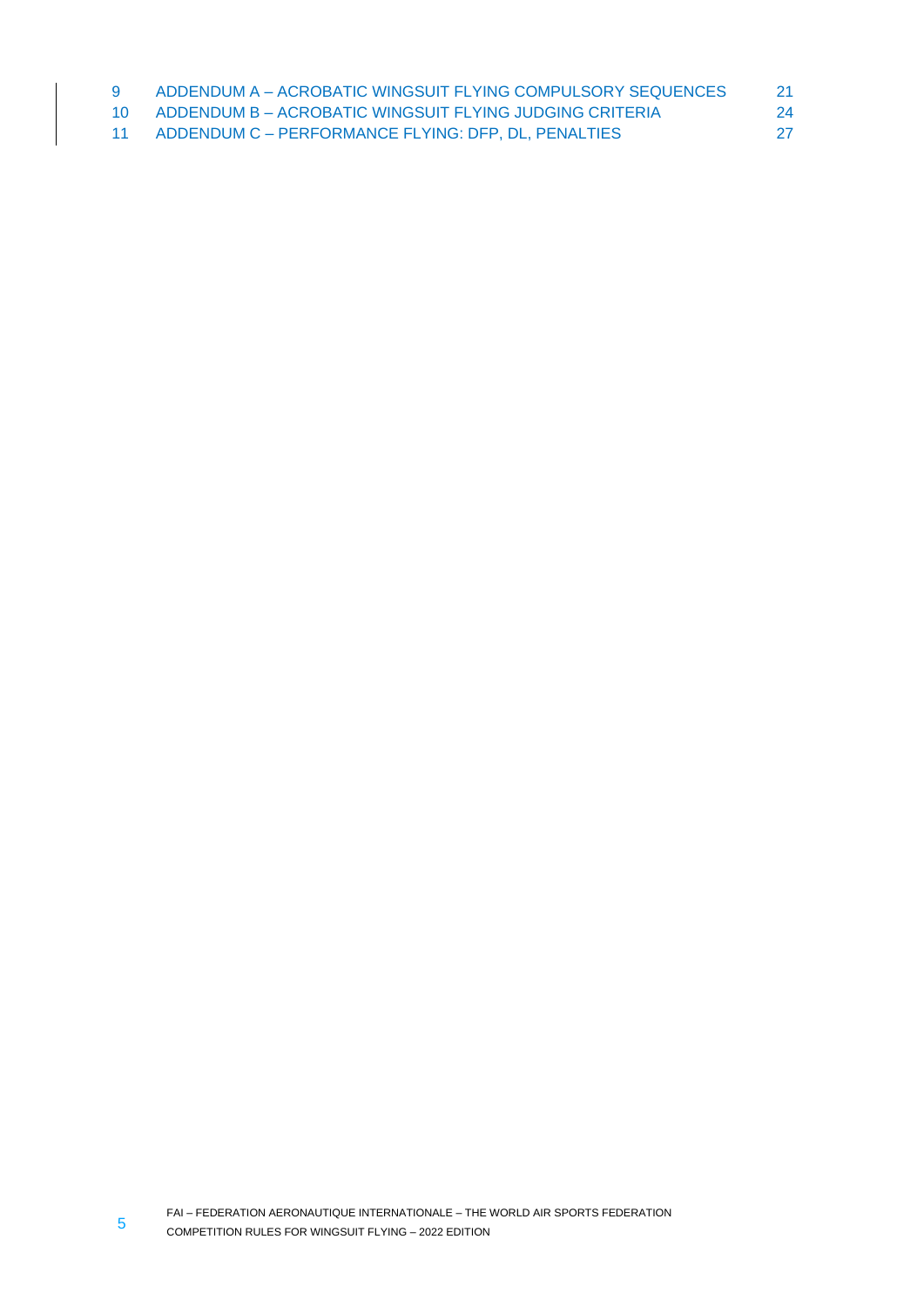# <span id="page-5-0"></span>**1 FAI AUTHORITY**

The competition will be conducted under the authority granted by the FAI, according to the regulations of the Sporting Code of the FAI, General Section, and Section 5 as approved by the IPC and validated by the FAI, and these rules. All participants accept these rules and the FAI regulations as binding by registering in the competition.

# <span id="page-5-1"></span>**2 DEFINITIONS OF WORDS AND PHRASES**

# <span id="page-5-2"></span>2.1 GENERAL DEFINITIONS

**Position logging device (PLD):** A device used to record the real-time, three-dimensional (3D) position of the wingsuit flyer, which is mounted on the wingsuit flyer's body or equipment.

**Spherical error probable (SEP):** The horizontal and vertical accuracy specifications of a PLD expressed in terms of a sphere of given radius; for example, "real-time accuracy <10 meters SEP."

**Geometric Altitude:** The height, as measured by a Global Navigation Satellite System, optical methods or radar, above ground level.

**Rounding:** Whenever rounding is referred to in these competition rules, half-way values of x are always rounded up. Example: 23.5 gets rounded to 24.

**Technical Scoring Director (TSD):** Appointed by the ISC Wingsuit Flying Committee and approved by the organiser for that position. The Technical Scoring Director is responsible for the planning, setup and maintenance of the scoring system before and during a World Championship/FCE. The Technical Scoring Director may not be a Competitor, Principal Judge, Event Judge, Chief Judge, or Meet Director in the WS Performance or WS Acrobatic events.

# <span id="page-5-3"></span>2.2 PERFORMANCE EVENT

**Competition window:** A vertical 1000-meter window, starting at 2500m (8202ft) Geometric Altitude and ending at 1500m (4921ft) Geometric Altitude, in which the performance of the wingsuit flyer is evaluated. The first crossing of the upper window boundary starts the evaluation process, which stops at the first crossing of the lower window boundary.

**DZ Elevation:** The ground level for the competition site will be determined by the Meet Director and will be made known at the pre-event competitors' meeting.

**Designated Flight Path:** The straight ground track between a point on the competitor's flight path reached 10 seconds after exit and a designated ground reference point, which is given prior to the jump to the competitor by the Meet Director using a detailed map or aerial photograph of the area. The map and/or photograph must be acceptable to the FAI Controller.

**Designated Lane:** a lane which is centered on the Designated Flight Path with a width of 600m.

**Result:** The raw measured performance in a given task, as defined in [5.2.1,](#page-8-7) [5.2.2,](#page-8-8) and [5.2.3.](#page-8-9)

**Score:** The calculated percentage based on the top result for a given task, as determined in [5.8.1,](#page-10-3) [5.8.2,](#page-10-4) [5.8.3,](#page-11-3) and [5.8.4.](#page-11-4)

# <span id="page-5-4"></span>2.3 ACROBATIC EVENT

**Altitude Window:** The upper boundary of the Altitude Window is the altitude at which the vertical velocity of the Designated Team Member reaches 8m/s after exit, as determined by the judges using the PLD, and the lower boundary of the Altitude Window is as designated i[n 6.3.3](#page-12-3) or, if applicable[, 6.3.5.](#page-12-4)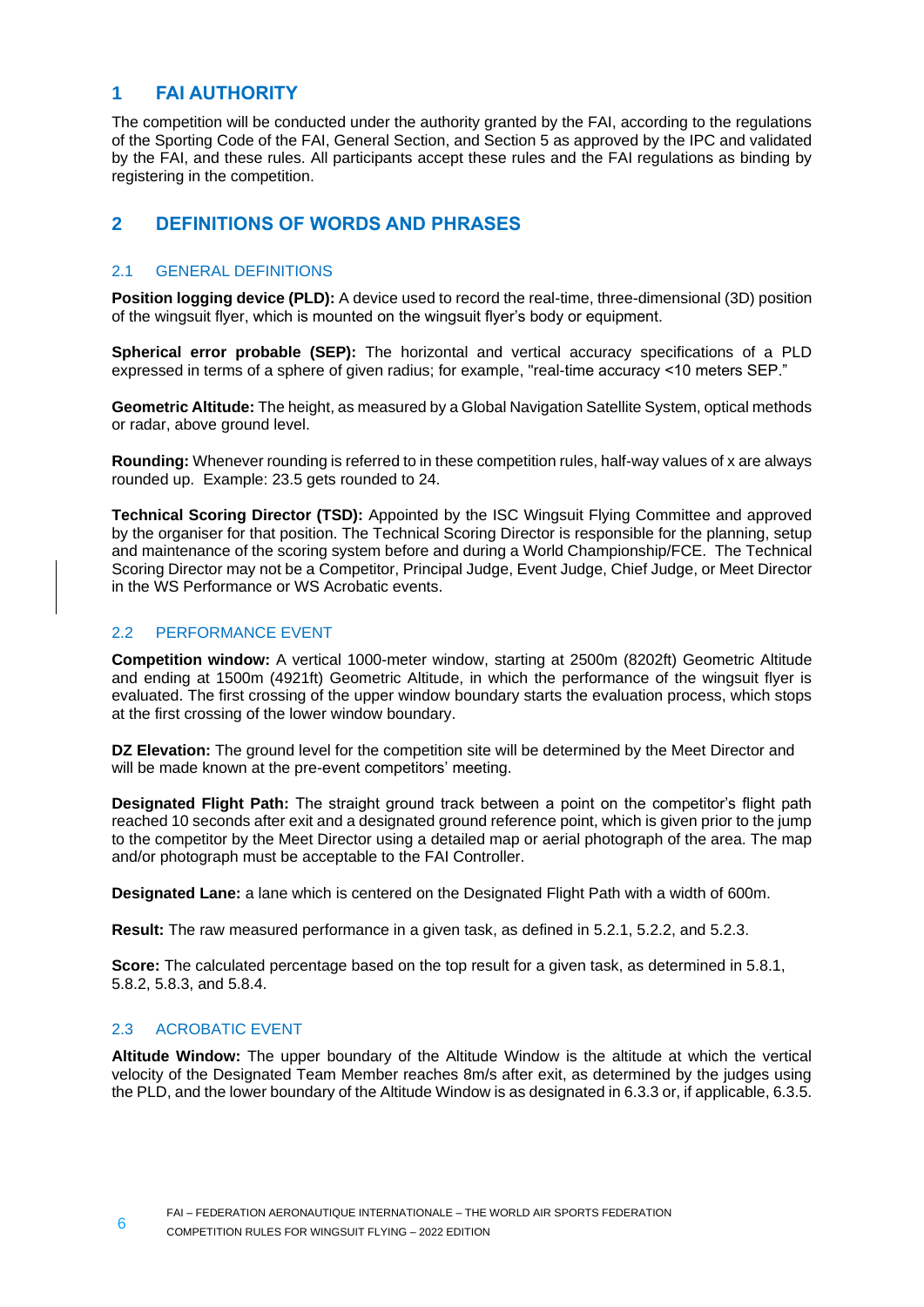**Designated Team Member:** The Designated Team Member (DTM) is that Team Member wearing the PLD. The DTM must be either Performer A or Performer B.

**Compulsory routine:** A routine composed of compulsory sequences chosen at random from ADDENDUM A – ACROBATIC WINGSUIT [FLYING COMPULSORY SEQUENCES](#page-20-0) by the Chief Judge.

**Compulsory sequence:** A compulsory sequence is comprised of 2 or 4 manoeuvres, as described in ADDENDUM A – ACROBATIC WINGSUIT [FLYING COMPULSORY SEQUENCES.](#page-20-0)

**Free routine:** A routine composed of manoeuvres chosen entirely by the Team.

#### **Basic Rotational Actions**

- 1) Barrel **Roll** A barrel roll is a 360-degree rotation about the body head-toe axis, when that axis is aligned with the direction of flight. The rotation of a barrel roll may be performed in either direction (clockwise or anti-clockwise.)
	- 2) Back Loops A back loop is a loop where the rotation is initiated about the body left-right axis with the torso rotating backwards.
	- 3) Front Loop (1999) and the contract of the contract of the contract of the contract of the contract of the contract of the contract of the contract of the contract of the contract of the contract of the contract of the c A front loop is a loop where the rotation is initiated about the body left-right axis with the torso rotating forwards.

#### **Grips**

- 1) A **hand grip** consists of a controlled stationary contact with the front or back of the hand. The contact must be on or below the wrist.
- 2) A **foot grip** consists of a controlled stationary contact with the front or back of the hand on the foot, below the ankle bone.
- 3) A grip on the surface of any wingsuit without also achieving a controlled stationary contact with the front or back of the hand on a specified part of the body as defined in 1) and 2) above is specifically excluded from the definition of a grip.

**Manoeuvre:** a change in body position or a rotation around one or more of the three (3) body axes or a static pose.

**Normal Flight:** The performer is in a belly-to-earth stable position

**NV:** No Video – no video image is available for judging purposes.

# **Omission**

- 1) A manoeuvre or grip is missing from the drawn sequence, or
- 2) There is no clear intent to perform the chosen manoeuvre, or
- 3) An attempt at a grip is seen and another manoeuvre or grip is presented and there is an advantage to the team resulting from the substitution.

**Routine:** Compulsory sequences or manoeuvres performed during the working time.

**Team:** An Acrobatic Wingsuit Flying Team is composed of two (2) Performers and a Videographer, all three of whom are Team Members.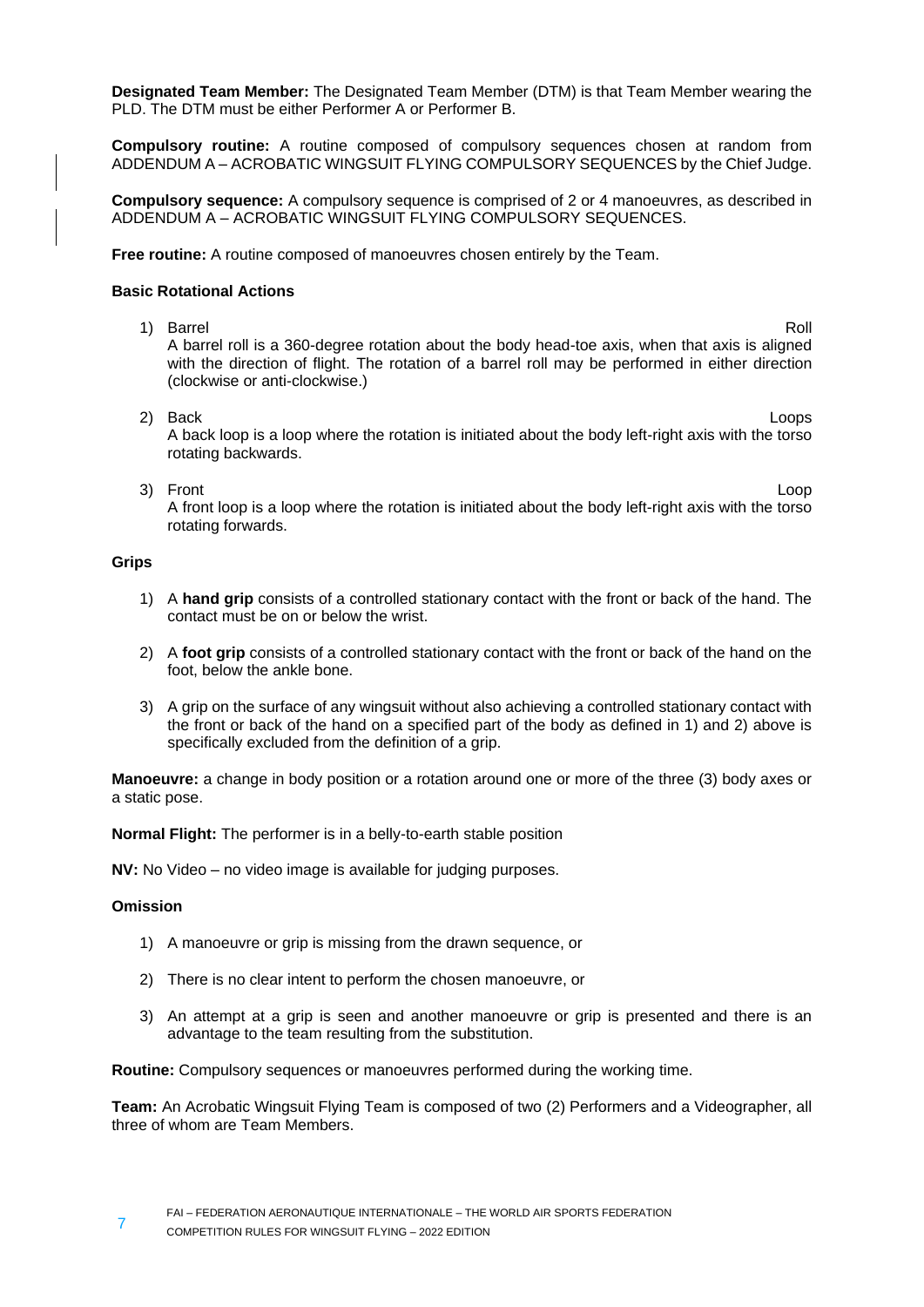**Working time:** the period of time during which Teams may be evaluated and scored in accordance with [7.2](#page-15-2) and which is defined in [6.3.3](#page-12-3) and [6.3.5.](#page-12-4) Working time starts the instant any team member separates from the aircraft, as determined by a majority of the judges.

# <span id="page-7-0"></span>**3 EQUIPMENT**

The following applies to both Performance and Acrobatic Wingsuit Flying.

#### <span id="page-7-1"></span>3.1 POSITION LOGGING DEVICE (PLD)

- 3.1.1 The PLD must record real-time three-dimensional (3D) data with a resolution of at least 5Hz and a position accuracy (SEP) of less than 10 meters.
- 3.1.2 The PLD must not require any action by the competitor in order for it to function, and it must activate its recording function automatically.
- 3.1.3 Once attached to the competitor, the settings on the device must not be capable of being altered by the competitor, nor must it be possible for the competitor to delete the data without this being easily evident to the Judges. Tampering with the device, as determined by the Panel of Judges, will lead to a result of zero for the jump. This decision shall not be grounds for protest.
- 3.1.4 The data recorded by the PLD must be downloaded and saved as soon as possible after the competitor has handed in the device, and before the PLD is used again

#### <span id="page-7-2"></span>3.2 EQUIPMENT

- 3.2.1 Competitors shall not use propulsion systems. If any propulsion system is used, the result will be zero for that jump.
- 3.2.2 A competitor shall not wear any other electronic device or wires closer than 2.54cm from the official PLD as measured by the judging staff. However, a second identical PLD unit may be worn without regard to this separation requirement. If any such electronic device affects the PLD system, and the source of the interference is not obvious and beyond the reasonable control of the jumper, a re-jump may be granted by the Chief Judge, in which case [5.6.3.](#page-10-5) will not apply.
- 3.2.3 Each competitor must wear a functioning audio altitude warning device on every jump. Failure to do so will lead to a result of zero for that jump.
- 3.2.4 The PLD will be attached in its location by a Judge.
- 3.2.5 The PLD will be turned on and off by a Judge or by the competitor if instructed to do so by any Judge.
- 3.2.6 Immediately after landing, the competitor shall return the PLD used on that jump to a Judge.
- 3.2.7 If the PLD is found to have been tampered with, and if in the opinion of the Panel of Judges, this was not caused by circumstances beyond the control of the competitor, then no rejump will be awarded, and the competitor will receive a result of zero for that jump. This decision shall not be grounds for a protest.
- 3.2.8 If the PLD malfunctions and, in the opinion of the Panel of Judges, the malfunction was not caused by action or interference by the competitor, then the competitor will be given the option of making a re-jump, in which case [5.6.3](#page-10-5) will not apply, or receiving a result of zero for that jump.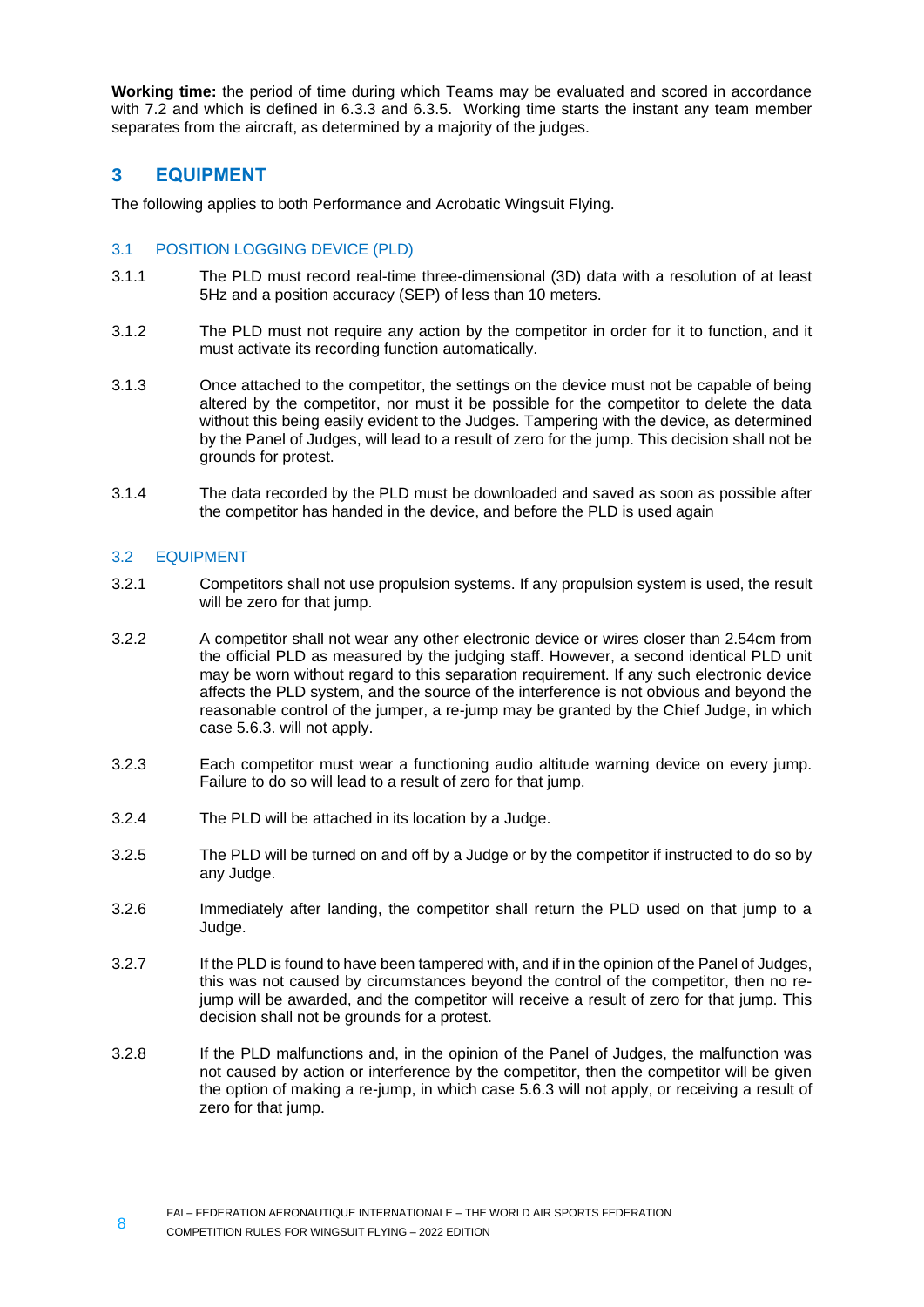# <span id="page-8-0"></span>**4 GENERAL RULES**

#### <span id="page-8-1"></span>4.1 RESPONSIBILITIES OF MEET OFFICIALS

4.1.1 The Meet Director may delegate administrative duties and authority to others but may not relieve himself or herself of the responsibility of conducting the meet according to all applicable competition rules.

#### <span id="page-8-2"></span>4.2 TIME BETWEEN EVENTS

- 4.2.1 The Performance and Acrobatic events shall not be run concurrently.
- 4.2.1.1 Competitors must be released from one event before they can be put on standby for the other event.
- 4.2.1.2 The minimum time between the release from one event and first call for the other event shall be 60 minutes.

# <span id="page-8-3"></span>**5 THE PERFORMANCE EVENT**

#### <span id="page-8-4"></span>5.1 OBJECTIVE

- 5.1.1 The objective is to fly a single wingsuit in three separate tasks to demonstrate a combination of best lift (time task), best glide (distance task) and least drag (speed task).
- 5.1.2 Each round of the event is comprised of the three tasks.
- 5.1.3 Each task is performed on a separate flight.

#### <span id="page-8-5"></span>5.2 TASKS

- <span id="page-8-7"></span>5.2.1 Time Task: The wingsuit flyer is to fly with the slowest fall rate possible through the competition window. The result for this task will be the time spent in the competition window, expressed in seconds.
- <span id="page-8-8"></span>5.2.2 Distance Task: The wingsuit flyer is to fly as far as possible through the competition window. The result for this task will be the straight-line distance flown over the ground while in the competition window, expressed in meters.
- <span id="page-8-9"></span>5.2.3 Speed Task: The wingsuit flyer is to fly as fast as possible horizontally over the ground through the competition window. The result for this task will be the straight-line distance flown over the ground while in the competition window divided by the time spent in the competition window, expressed in kilometres per hour.

#### <span id="page-8-6"></span>5.3 PROGRAM

- 5.3.1 A competition shall consist of three rounds, with three tasks in each round, for a total of nine flights.
- 5.3.2 A task is considered valid when the Chief Judge has validated the results for that task.
- 5.3.3 A round is considered valid when it contains a valid Time, Distance, and Speed task.
- 5.3.4 A valid competition requires at least one valid task.
- 5.3.5 The minimum exit altitude is 3200m/10,500ft Geometric Altitude. The maximum exit altitude (at the start of jump run) is 3353m/11,000ft Geometric Altitude.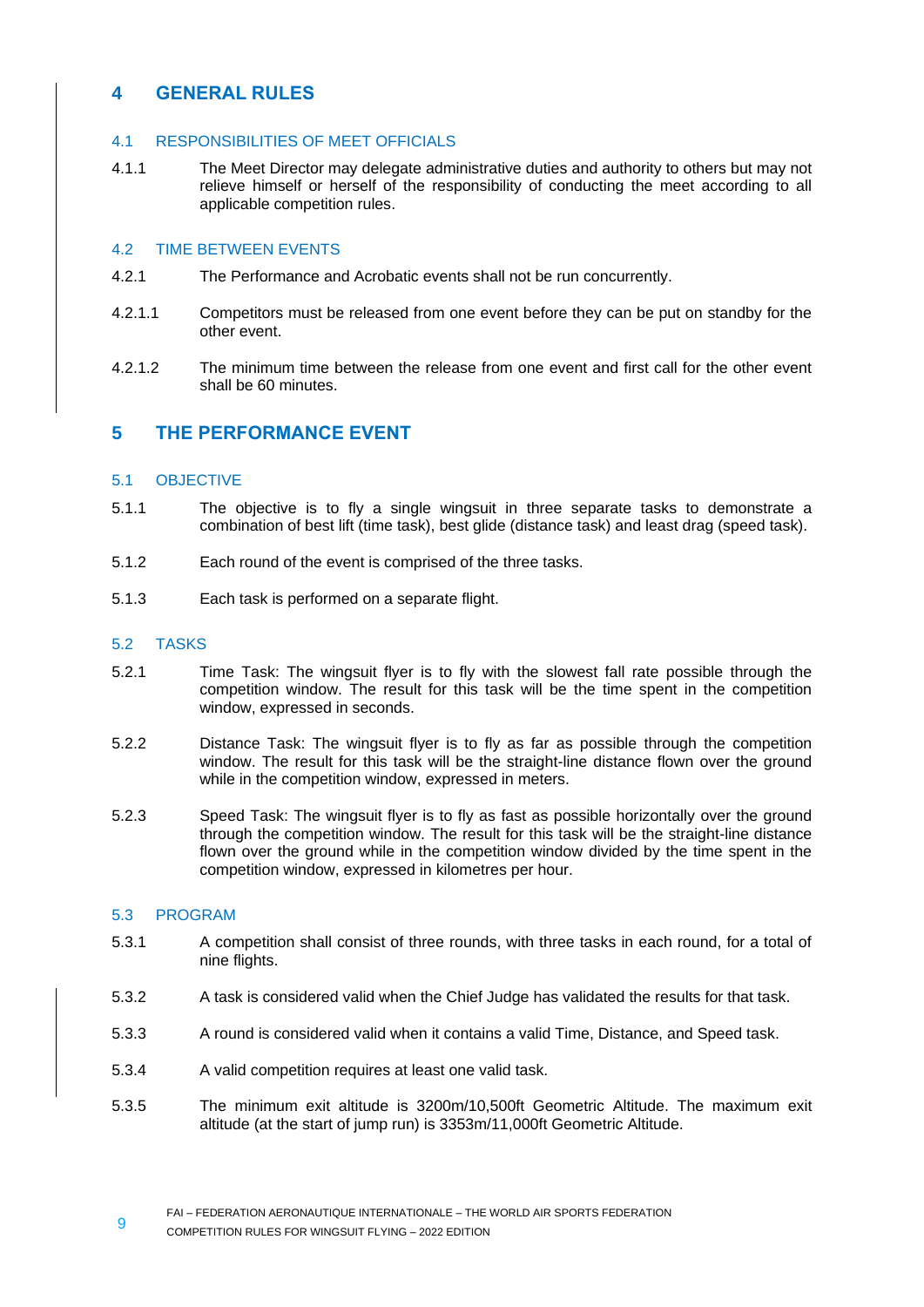- 5.3.6 For meteorological and/or Air Traffic Control reasons only, and with the consent of the Chief Judge, the Meet Director may lower the exit altitude to no lower than 3048m/10,000ft Geometric Altitude and continue the competition. The Competition Window does not change; i.e. it stays 2500-1500m. If the exit altitude is lowered it must apply for a complete task for all competitors
- 5.3.7 The order of tasks will be determined by a random draw conducted by the Meet Director during the competitor briefing. This order may be changed by the Meet Director for meteorological or air traffic control reasons.

#### <span id="page-9-0"></span>5.4 JUMP RUN AND EXIT ORDER

- 5.4.1 The jump run should be perpendicular to the wind line upwind of the designated landing area, which is established by the Meet Director.
- 5.4.2 The starting order of the first task of jumping shall be in reverse order of the standings at the most recent FCE, Competitors that did not participate in the most recent FCE will jump at the beginning of the task with the order determined by a random draw made by the Meet Director.
- 5.4.3 Reverse order of standing shall be recalculated at the completion of the first round and may be recalculated again at the discretion of the Meet Director. This order will determine the exit order for the following tasks.
- 5.4.4 A Flight Director must be placed aboard an aircraft larger than eight places to assist competitors with identification of ground reference points and landmarks. Under no circumstances will such a Flight Director direct a competitor to exit. That decision is solely the responsibility of the competitor.
- 5.4.5 The number of competitors to exit on a single pass of the aircraft and the spacing of those exits will be determined by the Meet Director. The horizontal spacing must be no less than 600m. This will be expressed to the competitors as a time, in seconds, between exits. Immediately after exit, each competitor will turn directly towards his designated flight path.
- 5.4.6 Exit procedure: There are no limitations on the exit other than those imposed by the Chief Pilot for safety reasons. If a competitor exits in a manner deemed unsafe, the matter will be referred to the Safety Panel (SC5, 4.8).

# <span id="page-9-1"></span>5.5 FLIGHT PATTERN

- 5.5.1 The first exit point on an aircraft pass will be determined by the Meet Director. The aircraft pilot will signal the competitors when they are clear to exit. The clear to exit signal must be given at least 600m before the first Designated Lane. All the competitors will be briefed on the specific exit signals at the pre-event competitors' meeting.
- 5.5.2 The Designated Flight Path of each competitor using a ground reference point will be determined by the Meet Director and will be given to that competitor using a detailed map or aerial photograph of the area no more than 30 days old.
- <span id="page-9-2"></span>5.5.3 A competitor must not leave his Designated Lane (DL). Violation of this rule during the time period from 10.0 seconds after exit to the exit of the competition window, as determined by the panel of judges, shall affect the result, as determined in [5.2,](#page-8-5) as follows:
- 5.5.3.1 If less than 150m outside the DL, a 10% reduction;
- 5.5.3.2 if 150-300m outside the DL, a 20% reduction;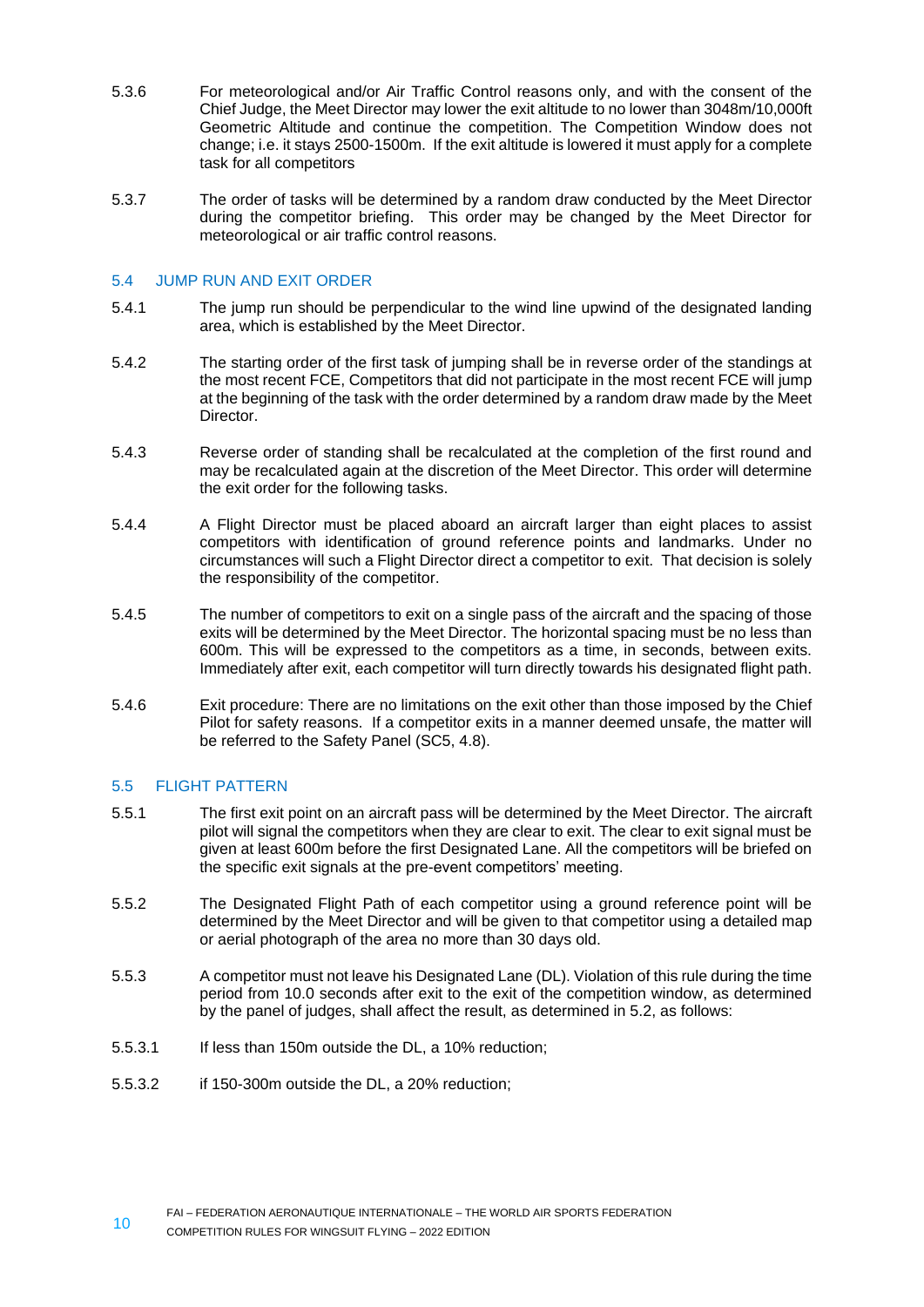- 5.5.3.3 if, during the time period from 10.0 seconds after exit to the deployment of the parachute, a competitor is more than 300m outside the DL a 50% reduction for the first such infringement or a result of zero for any such infringement on a subsequent jump. The distance referred to will be measured at right angles to the DL boundary
- <span id="page-10-6"></span>5.5.4 At no time from exit to deployment of the parachute shall a competitor(s) come within 250m of any other competitor(s). Violation of this rule, as determined by the panel of judges, will lead to a result of zero for that jump. This decision shall not be grounds for protest.
- 5.5.5 Any violation of [5.5.3](#page-9-2) or [5.5.4](#page-10-6) that results in endangering other competitors shall be considered a serious endangerment and will be referred to the Safety Panel (SC5, 4.8).

#### <span id="page-10-0"></span>5.6 GENERAL RULES

- <span id="page-10-7"></span>5.6.1 The deployment altitude for each competitor will be pre-determined by the Meet Director and Chief Judge and must not exceed the lower boundary of the competition window (1500m/4921ft AGL).
- 5.6.2 Any violation of [5.6.1](#page-10-7) that results in endangering other competitors shall be considered a serious endangerment and referred to the Safety Panel (SC5, 4.8).
- <span id="page-10-5"></span>5.6.3 All jumps for each task of a round should be made from the same, or back-to-back loads, in order that competitors jump in similar winds.

#### <span id="page-10-1"></span>5.7 EQUIPMENT

- 5.7.1 Competitors shall not carry additional or removable weight on their body or equipment. They must be weighed by the FAI Controller, or a person appointed by the FAI Controller for the purpose, at the start of the competition wearing all their normal jump equipment to establish a baseline weight. The FAI Controller, or a person appointed by the FAI Controller for the purpose, must conduct subsequent random weight checks, which may fluctuate from the baseline weight by no more than +/- 2kg before requiring an inspection. If the addition or removal of weight is detected, the result for that jump will be zero. This decision shall not be grounds for protest.
- 5.7.2 The same wingsuit, without any changes or modifications of its parts, must be used throughout the competition. In exceptional circumstances, a wingsuit may be changed with the consent of the Chief Judge, e.g., if the original suit gets damaged and cannot be made airworthy.
- 5.7.3 Wingsuits will be inspected and marked by a Judge. Only marked suits may be used for the competition. Using an unmarked suit will lead to a result of zero for that jump.
- 5.7.4 Each competitor shall wear one PLD provided by the Organiser and issued by a Judge. The device will be attached on the jumper's equipment with the antenna having a clear view of the sky, located and positioned to the satisfaction of the Judge. This decision shall not be grounds for a protest.

#### <span id="page-10-2"></span>5.8 DETERMINATION OF THE WINNERS

- <span id="page-10-3"></span>5.8.1 Penalties arising fro[m 5.5.3](#page-9-2) and [5.5.4](#page-10-6) will be applied to the result, as measured in [5.2,](#page-8-5) for each task in each round. The penalized result will be rounded to one decimal place for the time and speed tasks, and whole numbers for the distance task.
- <span id="page-10-4"></span>5.8.2 Each task in each round will be scored based on the top result of the task performed in that round, as determined i[n 5.8.1.](#page-10-3) The top result will be scored as 100%. The other results will be scored as a percentage of the top result. The score will be rounded to one decimal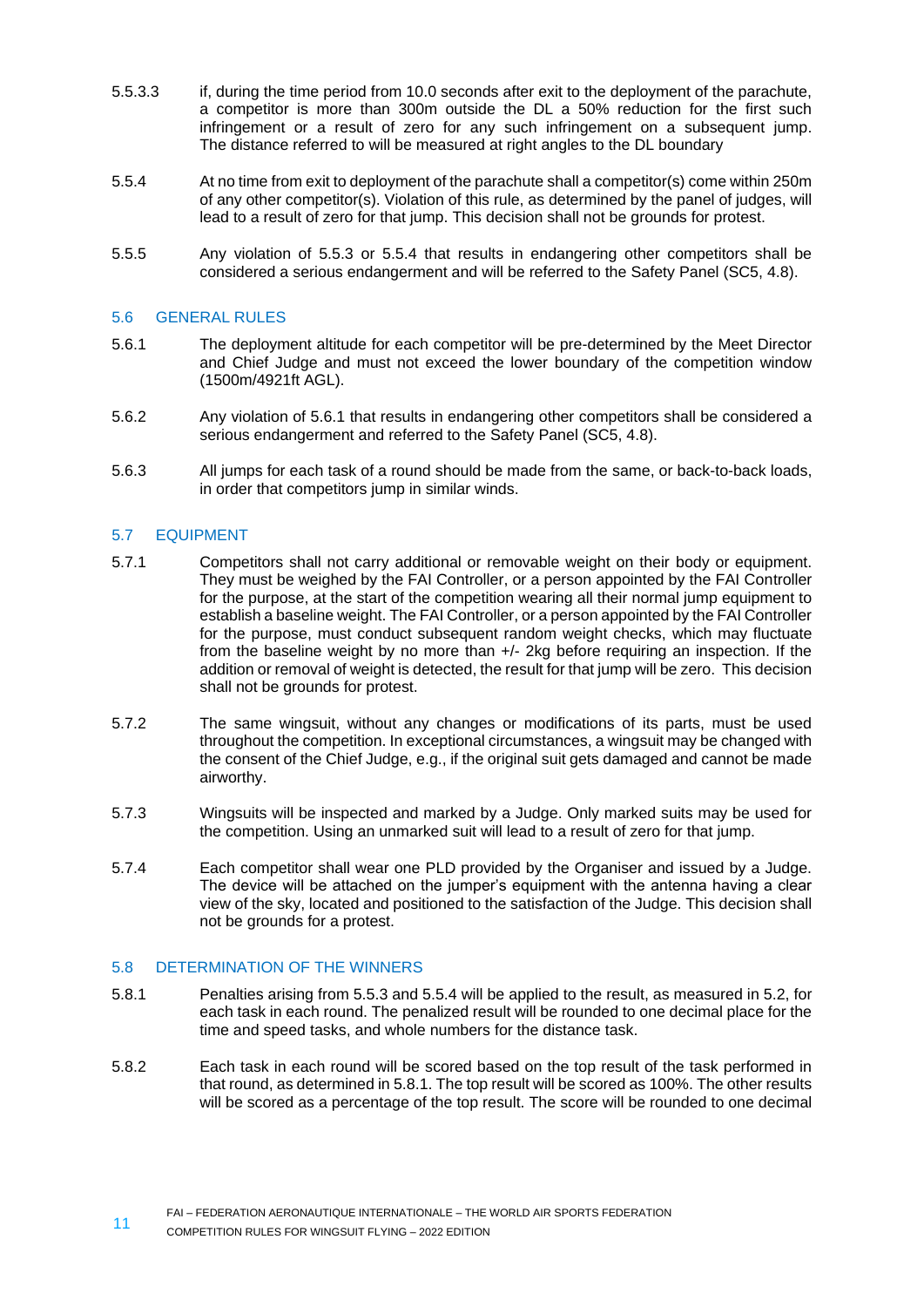place for display purposes only, with the un-rounded score being used for further calculations.

- <span id="page-11-3"></span>5.8.3 The score calculated in [5.8.2](#page-10-4) for all rounds for each separate task, will be averaged for each competitor to give an intermediate score for the task. The intermediate score will be rounded to one decimal place for display purposes only, with the un-rounded score being used for further calculations.
- <span id="page-11-4"></span>5.8.4 The three intermediate scores, as determined in [5.8.3,](#page-11-3) for each task for each competitor will be added and rounded to one decimal place to give the total score for the competitor.
- 5.8.5 The rounded total score will be used for display purposes and to determine ranking.
- 5.8.6 In the event of a tie in the first three places, the following tie-break rules apply:
- 5.8.6.1 A tie-break jump will be made. The task shall be drawn at random by the Chief Judge.
- 5.8.6.2 If the tie cannot be broken by the tie break jump, the competitors concerned shall have equal placement.
- 5.8.6.3 Any other ties in the standings shall have equal placement.
- 5.8.7 Individual Task Champion: In each valid task, Time, Distance or Speed, the individual Champion of a task is the competitor with the highest aggregate score from all valid tasks in that particular task.
- 5.8.8 Overall Champion: The competitor with the highest aggregate score from all valid tasks. If there is less than one valid round, there will be no Overall Champion.
- 5.8.9 Combined National Team Champion: The team which accumulates the highest aggregate points using each team member's total score. If there is less than one valid round, there will be no Combined National Team Champion.

# <span id="page-11-0"></span>**6 THE ACROBATIC EVENT**

#### <span id="page-11-1"></span>6.1 OBJECTIVE

- 6.1.1 The objective is for a team to perform a sequence of manoeuvres.
- 6.1.2 There is no distinction as to gender.

#### <span id="page-11-2"></span>6.2 PROGRAM

- 6.2.1 The competition will consist of seven rounds. The minimum number of rounds for a valid competition will be one (1) round.
- 6.2.2 The seven (7) rounds shall consist of:
- 6.2.2.1 Four (4) Compulsory Routine rounds
- 6.2.2.2 Three (3) Free Routine rounds
- 6.2.3 The order of the routines shall be  $F-C-C-F-C-F$  (C = Compulsory:  $F = Free$ ).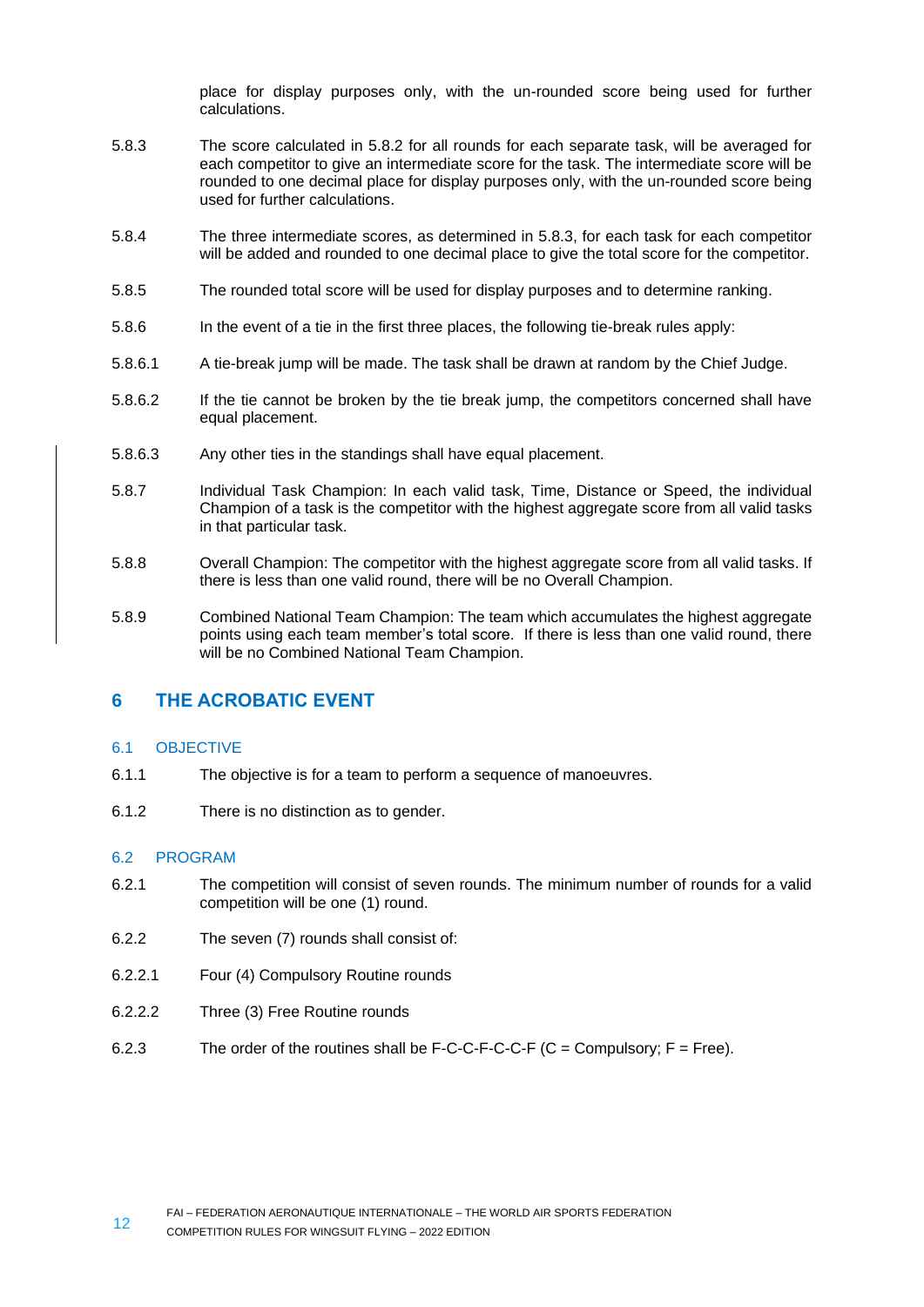#### <span id="page-12-0"></span>6.3 EXIT ALTITUDE AND WORKING TIME

- 6.3.1 Unless otherwise specified in this section, the minimum exit altitude is 3658m/12,000ft Geometric Altitude. The maximum exit altitude (at the start of jump run) is 3810m/12,500ft Geometric Altitude.
- 6.3.1.1 If the minimum exit altitude is exceeded, a rejump will be offered.
- 6.3.1.2 For a free round, if the maximum exit altitude is exceeded, a rejump will be offered.
- 6.3.1.3 For a compulsory round, exceeding the maximum exit altitude is not grounds for a rejump.
- 6.3.2 Working time is the time spent, measured in seconds rounded to the closest tenth (0.1) of a second, in the Altitude Window from the first crossing of the upper boundary by the DTM to the first crossing of the lower boundary by the DTM.
- <span id="page-12-3"></span>6.3.3 Unless otherwise specified in this section, the lower boundary of the Altitude Window will be 7500 vertical feet below the upper boundary.
- 6.3.4 For meteorological and/or Air Traffic Control reasons only, and with the consent of the Chief Judge, the Meet Director may lower the exit altitude to no lower than 3048m/10,000ft and continue the competition. However, if the exit altitude is lowered it must apply for a complete round for all teams.
- <span id="page-12-4"></span>6.3.5 If the exit altitude is lowered to 3505m/11,500ft AGL or less, the lower boundary of the Altitude Window will be 5000 vertical feet below the upper boundary.

#### <span id="page-12-1"></span>6.4 GENERAL RULES

- 6.4.1 The deployment altitude for each team will be pre-determined by the Meet Director in order to maximize team separation and may not exceed 5000ft AGL.
- 6.4.2 Competitors may change their role in the team from jump to jump; however, they may only perform one role (Performer A, Performer B, Videographer) during a jump.
- 6.4.3 The Performer (defined as Performer A, Performer B) who executes the first manoeuvre in each compulsory routine is defined as Performer A; this establishes the performer's role in the sequences (described in ADDENDUM A – [ACROBATIC WINGSUIT](#page-20-0) FLYING [COMPULSORY SEQUENCES\)](#page-20-0) for the remainder of the routine.
- 6.4.4 The starting order of the first round of jumping shall be in reverse order of the standings at the most recent FCE. Teams that did not participate in the most recent FCE will jump at the beginning of the round with the order determined by random draw made by the Meet Director.
- 6.4.5 Representation:
- 6.4.5.1 A team may represent only one (1) NAC.
- 6.4.5.2 Each participant may be a member of only one team.

#### <span id="page-12-2"></span>6.5 EQUIPMENT

6.5.1 The Designated Team Member (DTM) shall wear one PLD provided by the Organiser and issued by a Judge The device will be attached on the DTM's equipment with the antenna having a clear view of the sky, located and positioned to the satisfaction of the Judge. This decision shall not be grounds for a protest.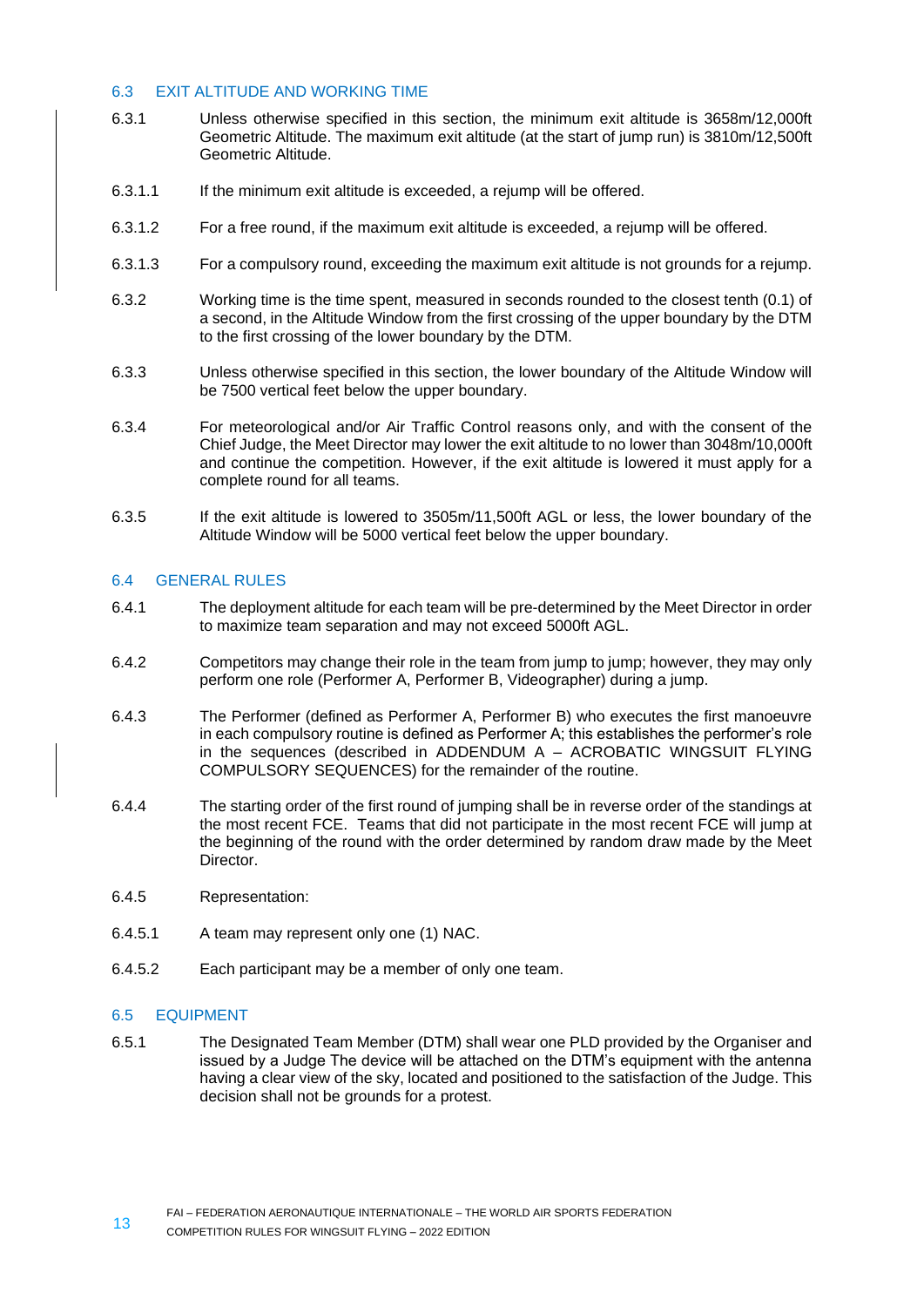#### <span id="page-13-0"></span>6.6 COMPULSORY ROUTINE

- 6.6.1 The Compulsory Routines consist of three (3) Compulsory Sequences as described in ADDENDUM A – ACROBATIC WINGSUIT [FLYING COMPULSORY SEQUENCES.](#page-20-0)
- 6.6.2 The Compulsory sequences may be repeated until the end of working time.
- 6.6.3 The Compulsory Sequences to be used on each jump are determined via a random draw
- 6.6.4 The draw of all compulsory round sequences will be done publicly and supervised by the Chief Judge. Teams will be given not less than two hours' knowledge of the results of the draw before the competition starts.
- <span id="page-13-3"></span>6.6.5 Sequences shown in ADDENDUM A – ACROBATIC WINGSUIT [FLYING COMPULSORY](#page-20-0)  [SEQUENCES](#page-20-0) will be individually placed in one container. Individual withdrawal from the container, (without replacement), will determine the sequences to be jumped in each round. A sequence, once drawn, will be put aside and may not be used again. However, if all available sequences have been used and the draw is not complete, the process will be re-started until the draw is complete.
- <span id="page-13-5"></span>6.6.6 The order of the compulsory sequences is determined by the order in which they are drawn.
- 6.6.7 After completion of the draw as determined i[n 6.6.5,](#page-13-3) the Chief Judge will determine whether a tie break jump will be a Free Round or Compulsory Round using the following procedure:
- <span id="page-13-4"></span>6.6.7.1 One Free Round and one Compulsory Round marker will be placed in one container. One marker will be drawn from the container in order to determine the type of tie break round.
- 6.6.7.2 If the tie break round determined in [6.6.7.1](#page-13-4) is a Compulsory Round, the Sequences will be drawn in accordance with [6.6.5](#page-13-3) and [6.6.6.](#page-13-5)

#### <span id="page-13-1"></span>6.7 FREE ROUTINES

- 6.7.1 The content of the Free Routine(s) is chosen entirely by the Team and may or may not include grips.
- 6.7.2 The Team may perform the same Free Routine in each Free Round.

#### <span id="page-13-2"></span>6.8 AIR-TO-AIR VIDEO RECORDING

- 6.8.1 For the purpose of these rules, "air-to-air video equipment" shall consist of the complete video system used to record the evidence of the team's performance, including camera(s), recording media, cables and battery. The air-to-air video equipment must be able to deliver a High Definition (HD 1080i / 1080p) digital signal through a compatible video connection approved by the Video Controller.
- 6.8.2 The videographer is responsible for assuring the compatibility of the air-to-air video equipment with the scoring system.
- 6.8.3 The camera must be fixed by a static mount to the helmet. No roll, pitch or yaw movements of the camera, mechanical and/or digital zoom adjustment, or any digital effects (excluding "steady shot" or other image stabilization feature) may be used during competition jumps. Failure to meet any of these requirements will result in a score of zero (0) points.
- 6.8.4 A Video Controller will be appointed by the Chief Judge prior to the start of the judges' conference. The Video Controller may inspect a team's air-to-air video equipment to verify that it meets the performance requirements. Inspections may be made at any time during the competition which does not interfere with a team's performance, as determined by the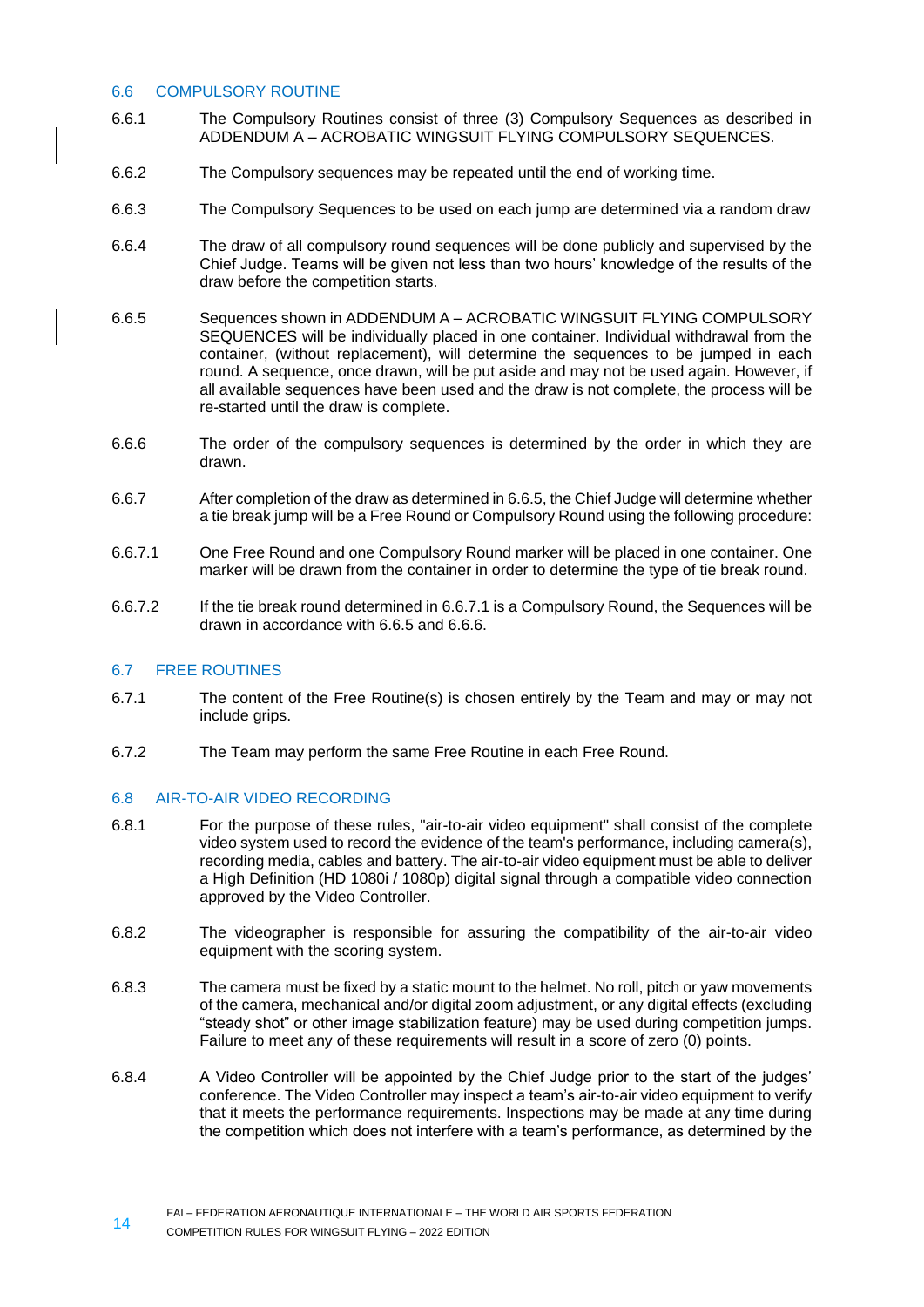Event Judge. If any air-to-air video equipment does not meet the performance requirements as determined by the Video Controller, this equipment will be deemed to be unusable for the competition.

- 6.8.5 Video Review Panel (VRP). A VRP will be established prior to the start of the official training jumps, consisting of the Chief Judge, the President of the Jury, and the FAI Controller. The VRP may enlist the help of the Video Controller. Decisions rendered by the VRP shall be final and shall not be subject to protest or review by the Jury.
- 6.8.6 The Organizer shall provide the teams with a way of identification showing the team and round number, to be recorded by the videographer just before exit.
- 6.8.7 The team's video recording must continue from team/round identification through the exit and the jump without interruption. Failure to meet this requirement will result in a score of zero (0) points.
- 6.8.8 The videographer shall provide the video evidence required to judge each jump and to show the team's performance to relevant third parties. It is the responsibility of the videographer to show the exit of the Performers so that the start of working time may be clearly determined. If, in the opinion of the Panel of judges, the start of working time may not be clearly determined on the video, a penalty of 10% shall be deducted from the team's total score for that jump as determined in [7.2.8.2.](#page-16-0) or [7.2.8.3.](#page-16-1)
- 6.8.9 As soon as possible after each jump, the videographer must deliver the air-to-air video equipment for dubbing at the designated station. The video evidence must remain available for viewing or dubbing until all scores are posted as final.

#### <span id="page-14-0"></span>6.9 RE-JUMPS

- <span id="page-14-2"></span>6.9.1 In a situation where the video evidence is considered insufficient for judging ( $NV - see$ [7.2.6.7\)](#page-16-2) by a majority of the judging panel, the air-to-air video equipment will be handed directly to the VRP for assessment and a determination as follows:
- 6.9.2 If the VRP determines that there has been an intentional abuse of the rules by the team, no re-jump will be granted and the team's score for that jump will be zero (0).
- 6.9.3 In the case the VRP determines the insufficiency of the video evidence is due to a factor that could be controlled by the team, no re-jump will be granted, and the team will receive a score based on the video evidence available.
- 6.9.4 If the VRP determines the insufficiency of the video evidence is due to weather conditions or a cause beyond the control of the team, a re-jump will be given.
- 6.9.5 Contact or other means of inference between performer(s) and/or the videographer in a team shall not be grounds for a re-jump.
- 6.9.6 Problems with a competitor's equipment (excluding air-to-air video equipment) shall not be grounds for a re-jump.
- 6.9.7 Adverse weather conditions during a jump are not grounds for a protest. However, in circumstances not covered by [6.9.1,](#page-14-2) a re-jump may be granted due to adverse weather conditions, at the discretion of the Chief Judge.

#### <span id="page-14-1"></span>6.10 DETERMINATION OF WINNERS

6.10.1 The winners (1st, 2nd and 3rd) are the teams with the three highest total scores for all completed rounds.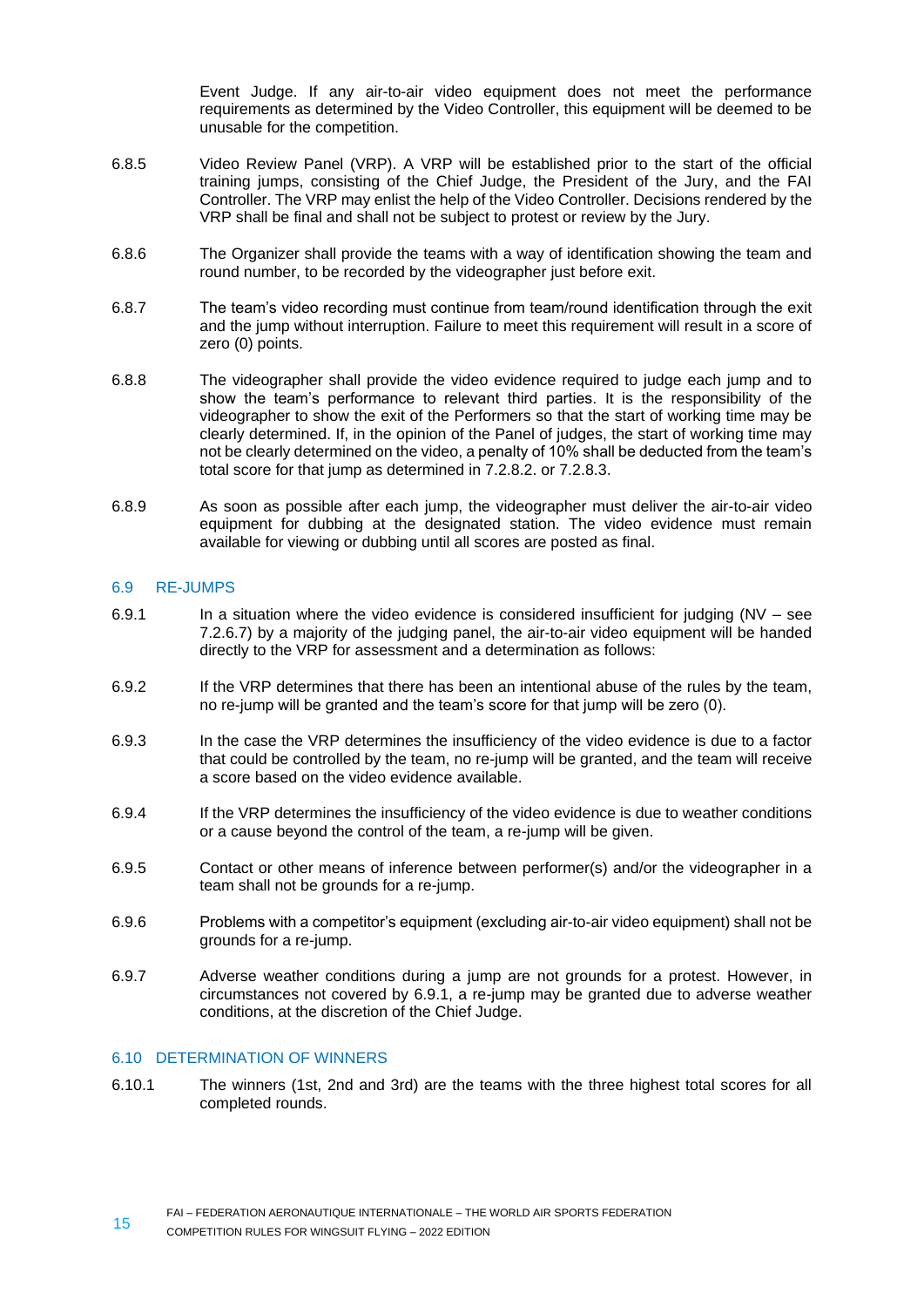- 6.10.2 In the event of a tie in the first three places, a tie-break jump, as determined in 5.6.7 will be made.
- 6.10.3 If the tie cannot be broken by the tie-break jump, the following procedure will be applied until a clear placing is determined:
- 6.10.3.1 The best score, then the second-best score, of any completed free rounds.
- 6.10.3.2 The best score, then the second-best score, of any completed compulsory rounds.
- 6.10.4 Any other ties in the standings shall have equal placement.

# <span id="page-15-0"></span>**7 JUDGING & SCORING**

#### <span id="page-15-1"></span>7.1 PERFORMANCE EVENT

- 7.1.1 Scoring will be supervised by at least two FAI Wingsuit Judges.
- 7.1.2 Scores (as defined i[n 5.8.2\)](#page-10-4), and any associated performance data, shall not be published until the task which includes those scores is complete.

#### <span id="page-15-2"></span>7.2 ACROBATIC EVENT

- 7.2.1 Once any team member has left the aircraft, the jump shall be evaluated and scored.
- 7.2.2 The evaluation of each sequence will take place during the full working time but may cease before the end of working time if the team abandons the performance requirements for the required routine. Teams may continue scoring by continually repeating the sequences in the required order.
- 7.2.3 Judging procedures:
- 7.2.3.1 The jumps shall be judged using the video evidence as provided by the videographer.
- 7.2.3.2 A panel consisting of five (5) judges must evaluate each team's routine. Where possible, a complete round shall be judged by the same panel.
- 7.2.3.3 Judges may view the jump a maximum of three (3) times. A fourth viewing may be allowed at the discretion of the Event Judge.
- 7.2.4 All viewings must be at normal speed.
- 7.2.5 The judges will use the electronic scoring system to record the evaluation of the performance. At the end of working time, freeze frame will be applied on each viewing, based on the timing taken from the first viewing only. The judges may correct their evaluation record after the jump has been judged. Corrections to the evaluation record may only be made before the Chief Judge signs the score sheet.
- <span id="page-15-3"></span>7.2.6 Scoring Compulsory Rounds:
- 7.2.6.1 The Round is evaluated using two (2) criteria: style and number of grips.
- 7.2.6.2 Judges will give each of the above two criteria a score based on the guidelines in ADDENDUM B – [ACROBATIC WINGSUIT FLYING JUDGING CRITERIA.](#page-23-0)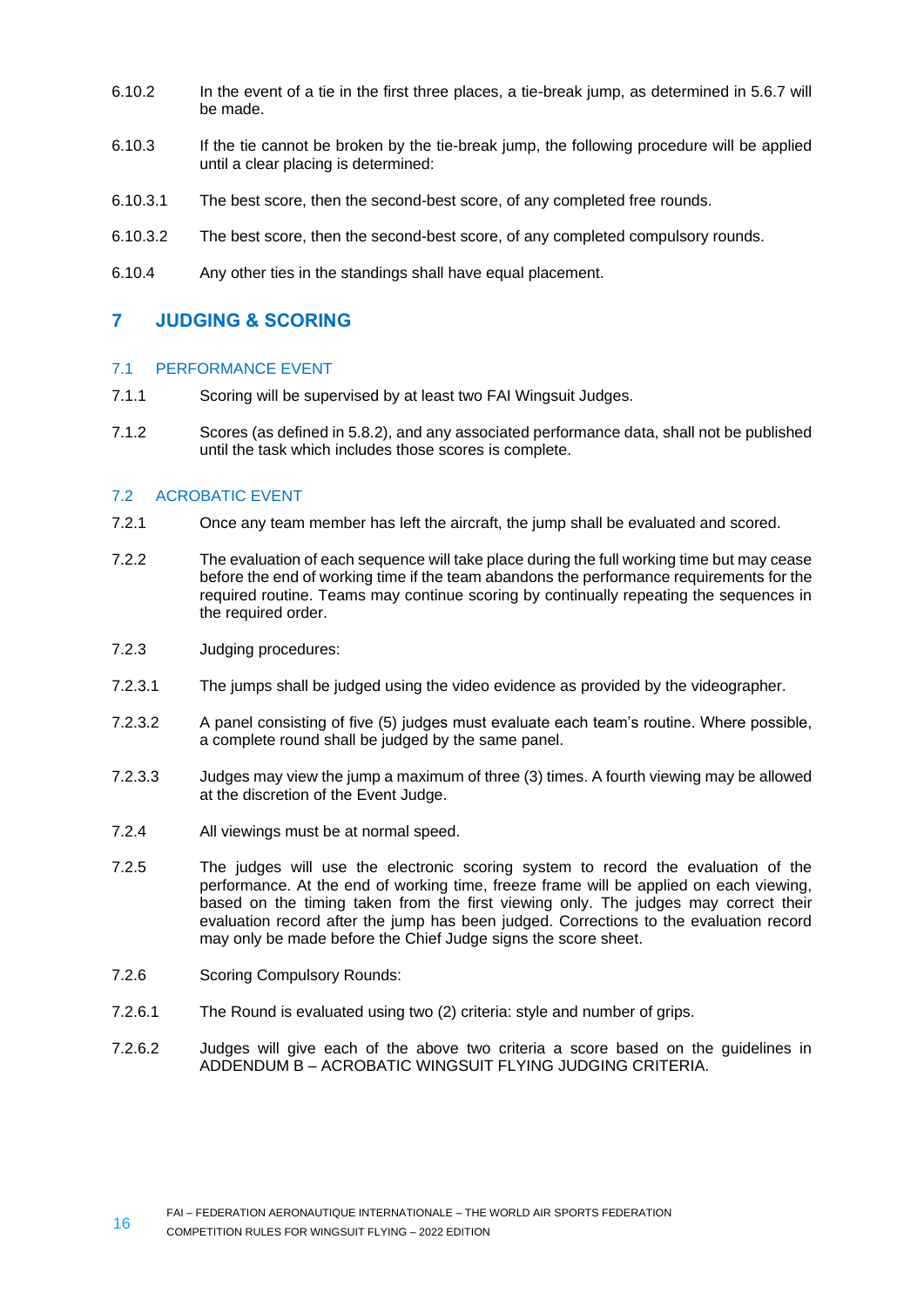- 7.2.6.3 For each manoeuvre omitted from the required order, as determined by a majority of the judges, 1.5 points will be deducted from the style point score otherwise given by each judge.
- 7.2.6.4 Where a manoeuvre is omitted, the grip associated with that manoeuvre will also be considered as being omitted and scored in accordance with [7.2.6.6.](#page-16-3)
- <span id="page-16-4"></span>7.2.6.5 One point will be assigned for each grip correctly performed in the routine within the working time of each round, as determined by a majority of the judges. The score given for grips shall be in whole integers only.
- <span id="page-16-3"></span>7.2.6.6 For each grip omission one (1) point will be deducted from the total determined in [7.2.6.5.](#page-16-4)
- <span id="page-16-2"></span>7.2.6.7 A majority of Judges must agree in order to determine an NV situation.
- 7.2.6.8 If, after the viewings are completed, and within fifteen seconds of the knowledge of the result, the Chief Judge, Event Judge or any Judge on the panel considers that an absolutely incorrect assessment of a grip has occurred, the Chief Judge or Event Judge will direct that only that part(s) of the jump in question be reviewed. If the review results in a four to one decision by the Judges on the part(s) of the performance in question, the assessment of that grip will be adjusted accordingly. Only one review is permitted for each jump.
- 7.2.6.9 The minimum score for any of the criteria is zero points
- <span id="page-16-5"></span>7.2.7 Scoring Free Routines
- 7.2.7.1 The Routine is evaluated using three (3) criteria: style, dive plan and camerawork.
- 7.2.7.2 Judges will give each of the above three criteria a score based on the guidelines in Addendum B – Acrobatic Wingsuit Flying Judging Criteria.
- 7.2.8 Score Calculation:
- <span id="page-16-6"></span>7.2.8.1 The team's score for a round for each of the criteria in [7.2.6](#page-15-3) and [7.2.7,](#page-16-5) other than grips, is calculated by discarding the high and low scores and averaging the three remaining scores, rounded to one decimal place.
- <span id="page-16-0"></span>7.2.8.2 For free rounds, the team's score for style, dive plan and camera as calculated in [7.2.8.1](#page-16-6) will be weighted 0% to 100% for each criterion for all teams for that round, the highest score being weighted 100% (100), and a zero score being weighted 0% (0). The team's total score for a round is then calculated by adding the three weighted percentage scores for that round.
- <span id="page-16-1"></span>7.2.8.3 For compulsory rounds, the team's score for style, as calculated in [7.2.8.1,](#page-16-6) and for grips, as calculated in [7.2.6.5](#page-16-4) and [7.2.6.6,](#page-16-3) will be weighted 0% to 150% for each criterion for all teams for that round, the highest score being weighted 150% (150), and a zero score being weighted 0% (0). The team's total score for a round is then calculated by adding the two weighted percentage scores for that round.
- 7.2.8.4 The team's final score for the event is the sum of the total scores from all completed rounds as calculated in [7.2.8.2](#page-16-0) and [7.2.8.3.](#page-16-1)
- 7.2.9 All scores for each judge will be made public.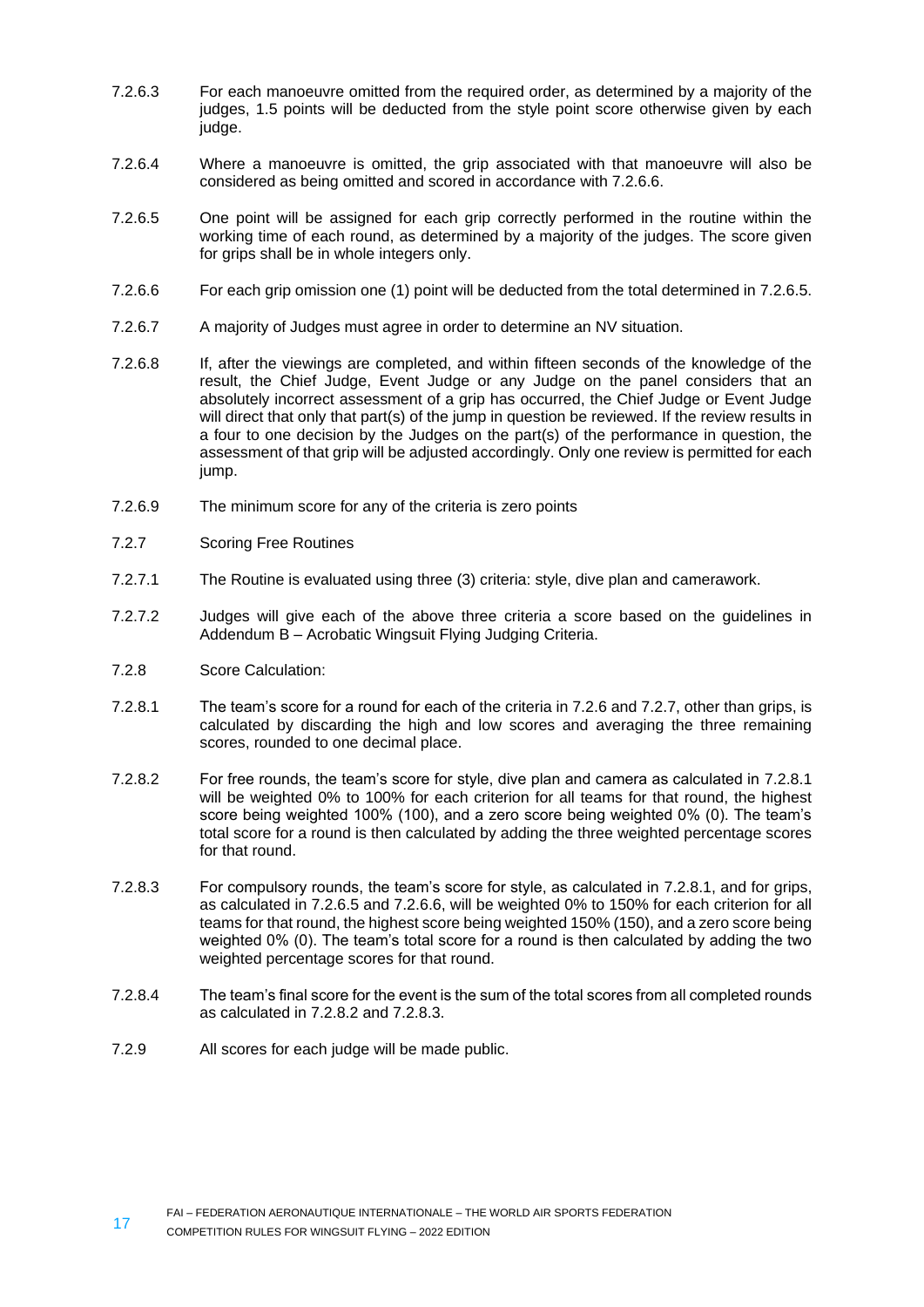# <span id="page-17-0"></span>7.3 TRAINING JUMPS

- 7.3.1 One day will be set aside prior to the start of the competition for each Acrobatic team and each Performance competitor to have the opportunity to make two (2) training jumps, which will be scored by the judges. The aircraft and the judging and scoring systems to be used in the competition will be used for these training jumps. If no training jumps are possible due to weather, teams may deliver up to two (2) previously recorded training jumps for scoring.
- 7.3.2 If a team or competitor chooses to make less than the two training jumps permitted, or it is not possible to make the two official training jumps scheduled due to weather conditions or other circumstances, this shall not be grounds for a protest.

# <span id="page-17-1"></span>7.4 OTHER JUDGING RESPONSIBILITIES – PERFORMANCE AND ACROBATIC

- 7.4.1 At the request of the Chief Judge, one or more individuals, supervised by the Chief Judge (or trainees under the supervision of the Chief Judge of Training) must be provided by the organizer to support he judges in equipment, device and data management.
- 7.4.2 One or more qualified individuals, supervised by the Meet Director, must observe the competitors during their descent and on opening. The observer must check for any conditions or incidents that might constitute grounds for a re-jump and/or disqualification for safety reasons. A written record must be made of any unusual observations or incidents.
- 7.4.3 The Chief Judge and/or Meet Director may interrupt the event if they determine the meteorological conditions are not safe for the conduct of the event. This decision is not grounds for a protest.

# <span id="page-17-2"></span>**8 RULES SPECIFIC TO THE COMPETITION**

# <span id="page-17-3"></span>8.1 TITLE OF THE COMPETITION

- **"The \_\_\_ FAI World Wingsuit \_\_\_\_ Flying Championship**, (location), (year)" or,
- **"The \_\_\_ FAI World Cup of Wingsuit \_\_\_\_\_ Flying**, (location), (year)" or,
- "The **FAI World Wingsuit Flying Championship**, (location), (year)" or,
- **"The \_\_\_ FAI (continent) Wingsuit \_\_\_\_\_ Flying Championship**, (location), (year)" or,
- <span id="page-17-4"></span>**"The \_\_\_ FAI (continent) Cup of Wingsuit \_\_\_\_ Flying**, (location), (year)."

# 8.2 AIMS OF THE COMPETITION

- 8.2.1 The maximum duration of any Wingsuit Flying FCE shall not exceed 6 competition days.
- 8.2.2 To determine the Champions (1st, 2nd, 3rd) of Wingsuit Performance Flying.
- 8.2.3 To determine the Champions (1st, 2nd, 3rd) of Wingsuit Acrobatic Flying.
- 8.2.4 To promote and develop Wingsuit Flying training and competition.
- 8.2.5 To establish new World and Continental Wingsuit Flying competition records.
- 8.2.6 To present a visually attractive image of the competition jumps and timely standings (scores) for competitors, spectators and media.
- 8.2.7 To exchange ideas and strengthen friendly relations between wingsuit flyers, judges and support personnel of all nations.
- 8.2.8 To allow participants to share and exchange experience, knowledge and information.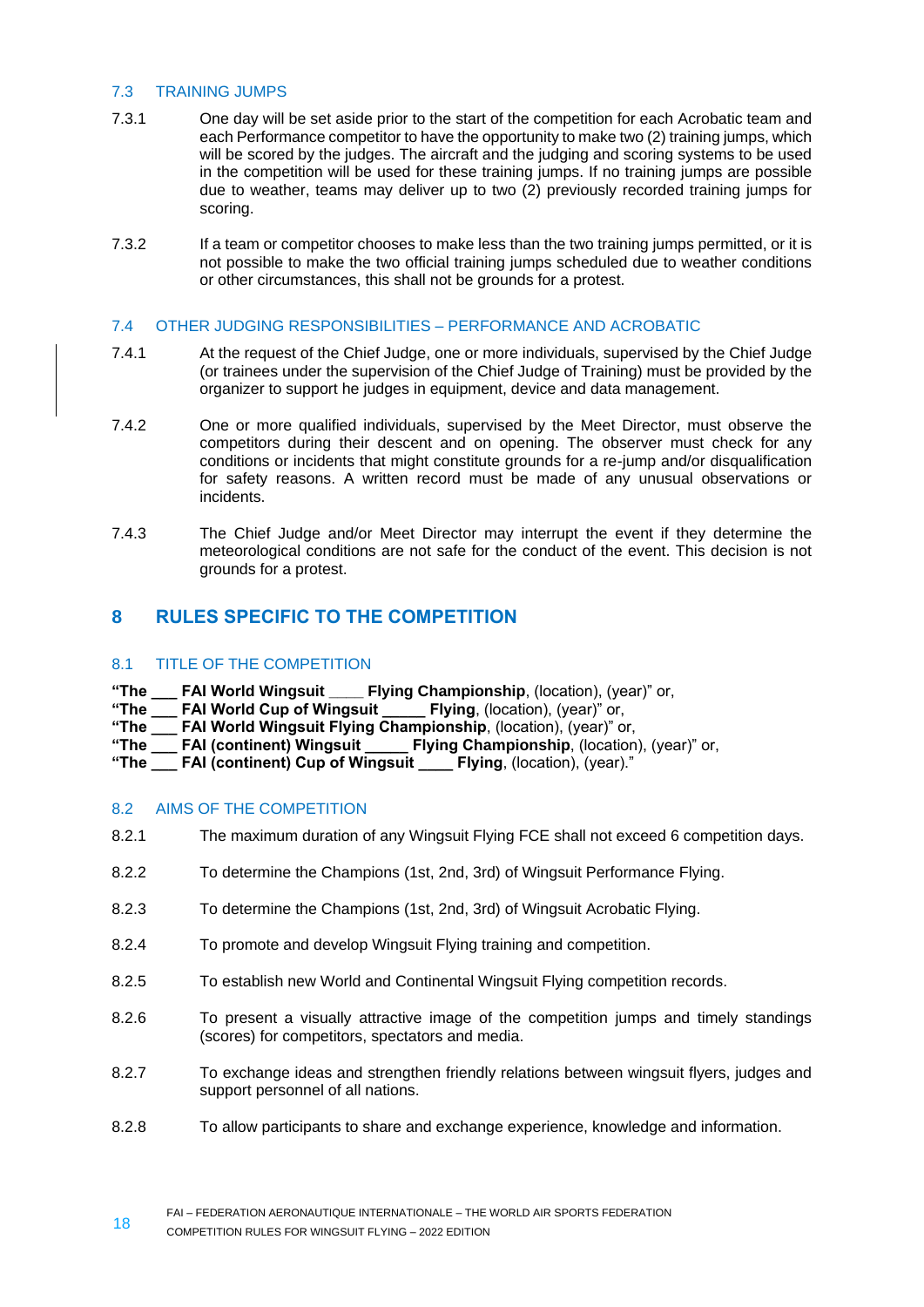# 8.2.9 To improve judging methods and practices.

# <span id="page-18-0"></span>8.3 COMPOSITION OF DELEGATIONS

- 8.3.1 Each delegation may be comprised of:
- 8.3.1.1 One Head of Delegation.
- 8.3.1.2 One Team Manager/Coach
- 8.3.1.3 One Interpreter.
- 8.3.1.4 A maximum of eight (8) performance competitors for a World Championships.
- 8.3.1.5 A maximum of twelve (12) performance competitors for a World Cup or Continental Regional Championships
- 8.3.1.6 A maximum of two (2) acrobatic teams for a World Parachuting Championships.
- 8.3.1.7 A maximum of four (4) acrobatic teams for a World Cup or Continental Championship
- 8.3.1.8 Accompanying persons and additional support personnel at the discretion of the event organizer.

# <span id="page-18-1"></span>8.4 COMPOSITION OF A NATIONAL WINGSUIT PERFORMANCE FLYING TEAM

- 8.4.1 For delegations with three registered performance competitors, the competitors will automatically form the national WS-P team upon registration unless the Head of Delegation or Team Manager disagrees.
- 8.4.2 For delegations with more than three registered performance competitors, the delegation may nominate three of its performance competitors to form the national WS-P team. This must be done before the exit order is finalized at the competitors meeting.
- 8.4.3 Delegations with more than three registered performance competitors may nominate an alternate competitor for their national WS-P team. This must be done before the exit order is finalized at the competitors' meeting.
- 8.4.4 If a national WS-P team competitor withdraws from the competition:
- 8.4.4.1 Any scores obtained prior to the primary competitor's withdrawal will continue to be used in the calculation of the team's overall score.
- 8.4.4.2 If a delegation has named an alternate competitor, that competitor's scores will be included in the calculation of the team's overall score, beginning with the task following the withdrawal of the primary competitor.

# <span id="page-18-2"></span>8.5 PRIZES AND AWARDS

- 8.5.1 Performance Event
- 8.5.1.1 Medals will be awarded to
- 8.5.1.2 Time Champion:  $1<sup>st</sup>$ ,  $2<sup>nd</sup>$ , and  $3<sup>rd</sup>$  place.
- 8.5.1.3 Distance Champion: 1<sup>st</sup>, 2<sup>nd</sup>, and 3<sup>rd</sup> place.
- 8.5.1.4 Speed Champion:  $1<sup>st</sup>$ ,  $2<sup>nd</sup>$ , and  $3<sup>rd</sup>$  place.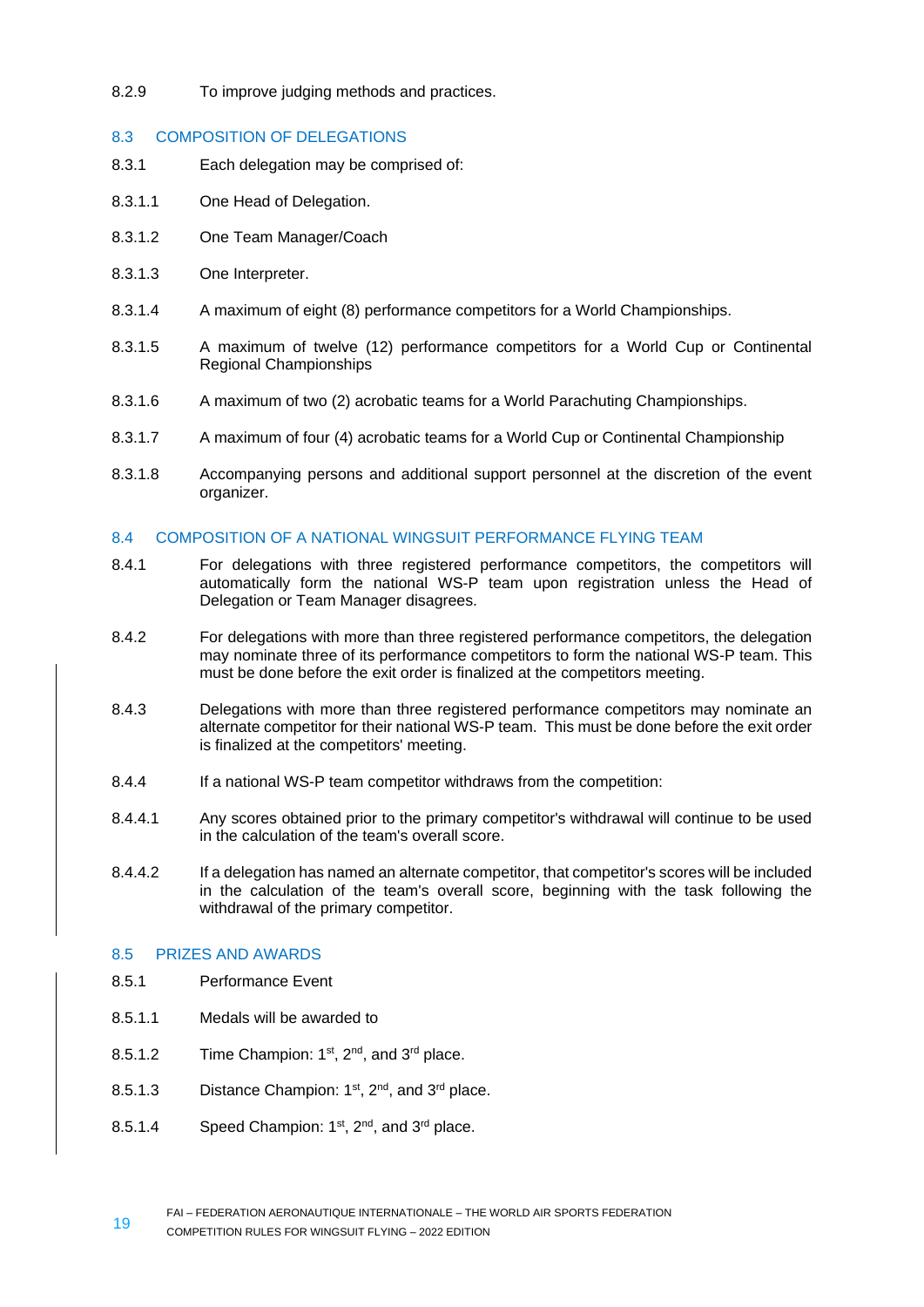- 8.5.1.5 Overall Champion:  $1<sup>st</sup>$ ,  $2<sup>nd</sup>$ , and  $3<sup>rd</sup>$  place.
- 8.5.1.6 National WS Performance Flying Team Champion:  $1^{st}$ ,  $2^{nd}$ , and  $3^{rd}$  place, including alternate competitors.
- 8.5.1.7 The flags of the first, second and third-placed performance competitors shall be flown, and the national anthem of the first-place winner played.
- 8.5.1.8 In the event an FAI International performance competitor is among the first three places, the flag of the FAI shall be flown for that team. In the event the performance competitor wins first place, the FAI anthem will be played.
- 8.5.2 Acrobatic Event
- 8.5.2.1 Medals will be awarded to the 1st, 2nd, and 3rd place teams
- 8.5.2.2 The flags of the first, second and third-placed acrobatic teams shall be flown, and the national anthem of the first-place winner played.
- 8.5.2.3 In the event an FAI International acrobatic team is among the first three places, the flag of the FAI shall be flown for that team. In the event the international team wins first place, the FAI anthem will be played.
- 8.5.3 The title of World or Continental Champion is awarded to the first placed competitor or team in a FAI World/Continental Parachuting Championships.
- 8.5.4 The title of World Cup Winner is awarded to the first placed competitor or team in a FAI World Cup.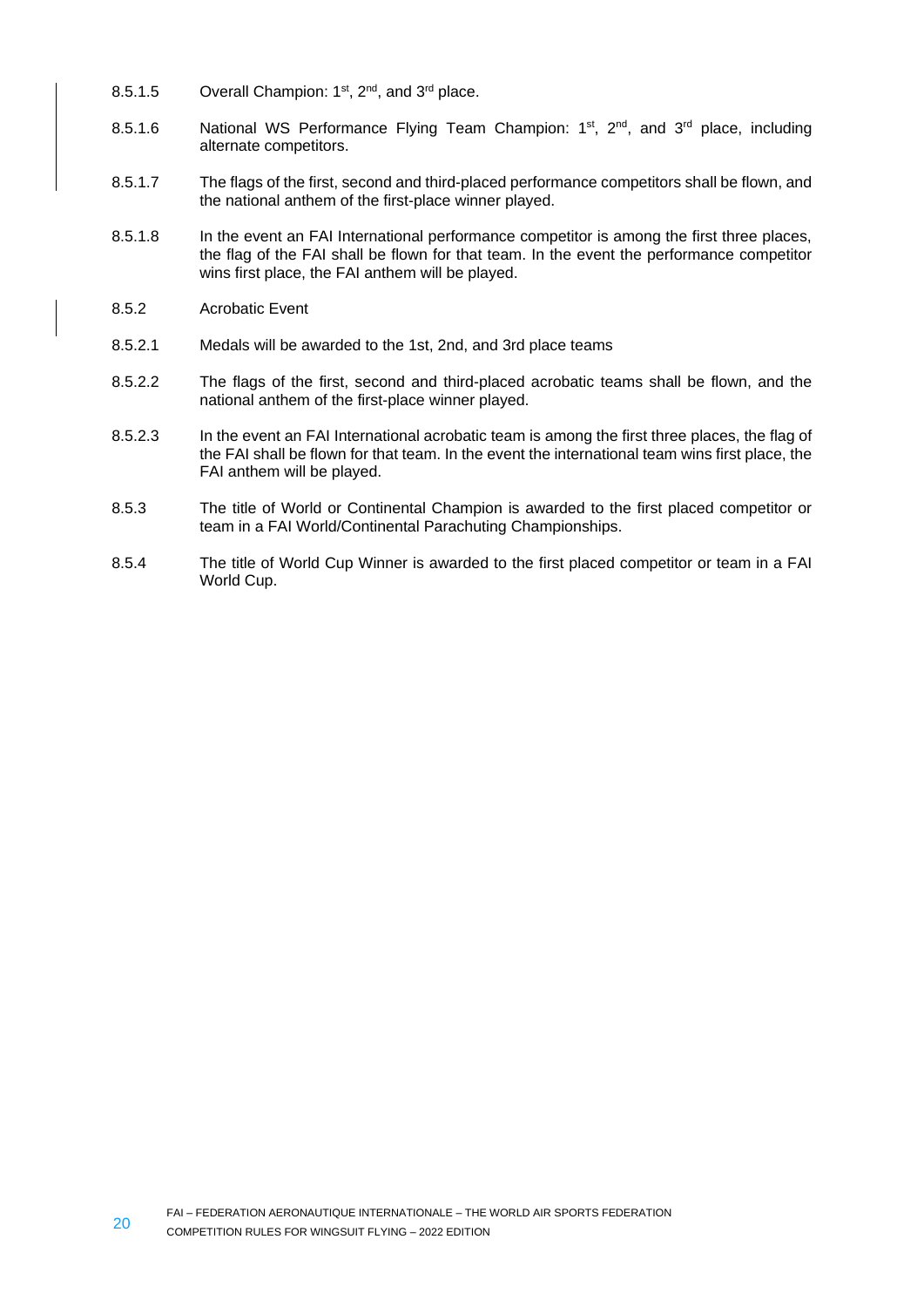# <span id="page-20-0"></span>**9 ADDENDUM A – ACROBATIC WINGSUIT FLYING COMPULSORY SEQUENCES**

- Compulsory sequences may be broken down into separate elements during execution but will result in lower scoring on style.
- The last position of each Compulsory sequence leads into the beginning position of the next Compulsory sequence and is counted as one grip.
- Performers are defined as Performer A and B.
- Other than for the first grip of the jump, a valid grip must be preceded by clear total separation, which is when the performers show at one point in time that they have released the grip and no part of their arms have contact with the other performer;

#### Sequence A: Up and Over

- Performers are in normal flight with a hand grip.
- Performers show total separation and then Performer A transitions over Performer B to the other side.
- Performers take a hand grip in normal flight.
- Performers show total separation and then Performer B transitions over Performer A to the other side.
- Performers take a hand grip in normal flight.

#### Sequence B: Rock and Roll

- Performers are in normal flight with a hand grip.
- Performers show total separation and then Performer A performs a barrel roll.
- Performers take a hand grip in normal flight.
- Performers show total separation and then Performer B performs a barrel roll.
- Performers take a hand grip in normal flight.

#### Sequence C: Revolutions

- Performers are in normal flight with a hand grip.
- Performers show total separation and Performer A transitions over Performer B to the other side and then transitions back under Performer B to the original starting position.
- Performers take a hand grip in normal flight.
- Performers show total separation and Performer B transitions over Performer A to the other side and then transitions back under Performer A to the original starting position.
- Performers take a hand grip in normal flight.

#### Sequence D: Roll Over

- Performers are in normal flight with a hand grip.
- Performers show total separation and Performer A performs a barrel roll over Performer B to the other side.
- Performers take a hand grip in normal flight.
- Performers show total separation and Performer B performs a barrel roll over Performer A to the other side.
- Performers take a hand grip in normal flight.

#### Sequence E: Duck and Roll

- Performers are in normal flight with a hand grip.
- Performers show total separation and Performer A performs a barrel roll under Performer B to the other side.
- Performers take a hand grip in normal flight.
- Performers show total separation and Performer B performs a barrel roll under Performer A to the other side.
- Performers take a hand grip in normal flight.

#### Sequence F: Déjà vu

• Performers are in normal flight with a hand grip.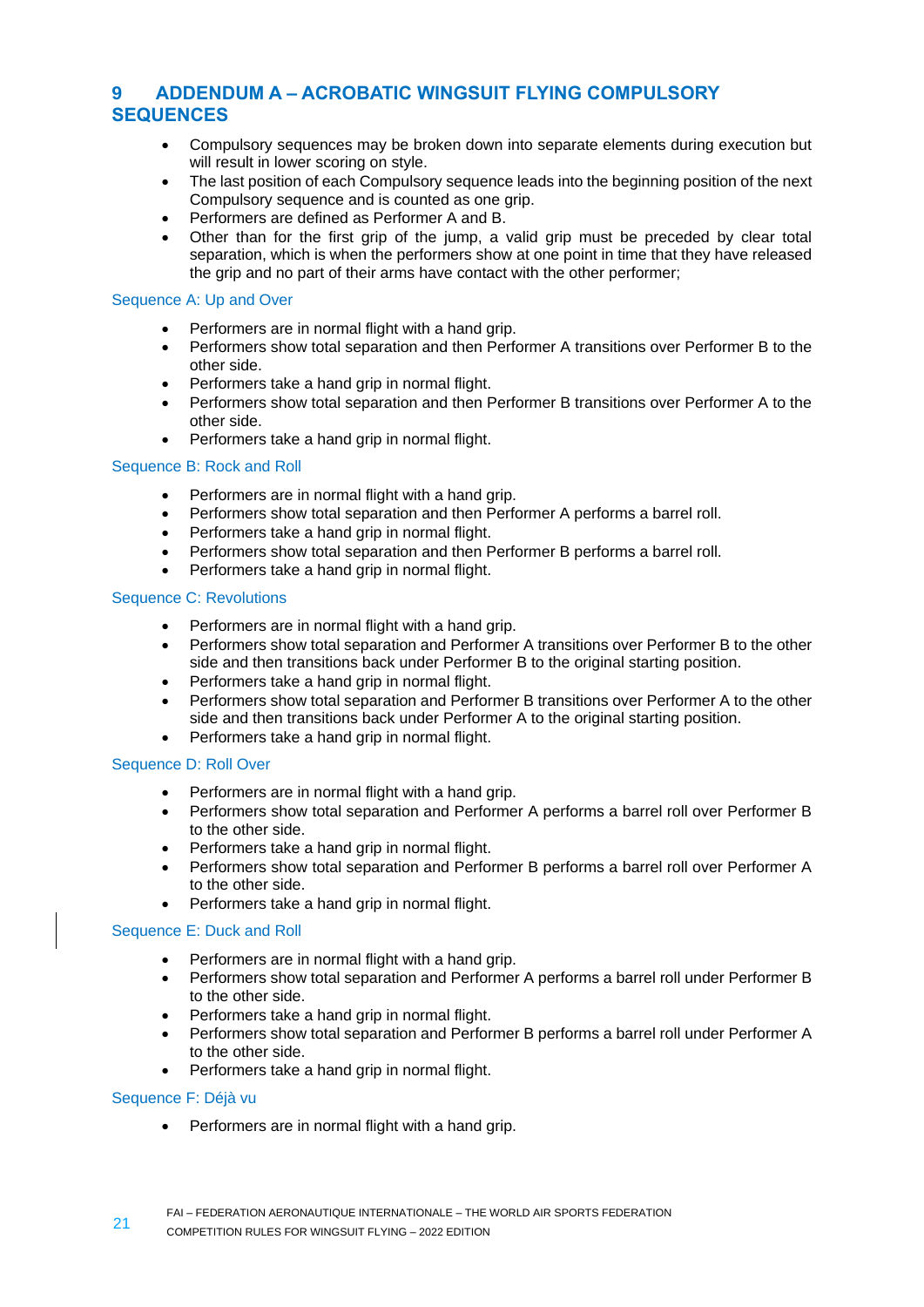- Performers show total separation and Performer A transitions over Performer B to the other side.
- Performers take a hand grip in normal flight.
- Performers show total separation and Performer A transitions over Performer B back to the other side.
- Performers take a hand grip in normal flight.
- Performers show total separation and Performer B transitions over Performer A to the other side.
- Performers take a hand grip in normal flight.
- Performers show total separation and Performer B transitions over Performer A back to the other side.
- Performers take a hand grip in normal flight.

# Sequence G: Yin Yang

- Performers are in normal flight with a hand grip.
- Performers show total separation and Performer A transitions to inverted flight.
- Performers take a hand grip in mixed orientation.
- Performers show total separation and Performer A transitions to normal flight.
- Performers take a hand grip in normal flight.
- Performers show total separation and Performer B transitions to inverted flight.
- Performers take a hand grip in mixed orientation.
- Performers show total separation and Performer B transitions to normal flight.
- Performers take a hand grip in normal flight.

# Sequence H: Back to Back

- Performers are in normal flight with a hand grip.
- Performers show total separation and both transition to inverted flight.
- Performers take a hand grip in inverted flight.
- Performers show total separation and both transition to normal flight.
- Performers take a hand grip in normal flight.

# Sequence I: Pancakes

- Performers are in normal flight with a hand grip.
- Performers show total separation and Performer A transitions to inverted flight over Performer B to the other side.
- Performers take a hand grip in mixed orientation.
- Performers show total separation and Performer A transitions back to normal flight over Performer B to the other side.
- Performers take a hand grip in normal flight.
- Performers show total separation and Performer B transitions to inverted flight over Performer A to the other side.
- Performers take a hand grip in mixed orientation.
- Performers show total separation and Performer B transitions to normal flight over Performer A to the other side.
- Performers take a hand grip in normal flight

# Sequence J: Reversed Pancakes

- Performers are in normal flight with a hand grip.
- Performers show total separation and Performer A transitions to inverted flight under Performer B to the other side.
- Performers take a hand grip in mixed orientation.
- Performers show total separation and Performer A transitions to normal flight under Performer B to the other side.
- Performers take a hand grip in normal flight.
- Performers show total separation and Performer B transitions to inverted flight under Performer A to the other side.
- Performers take a hand grip in mixed orientation.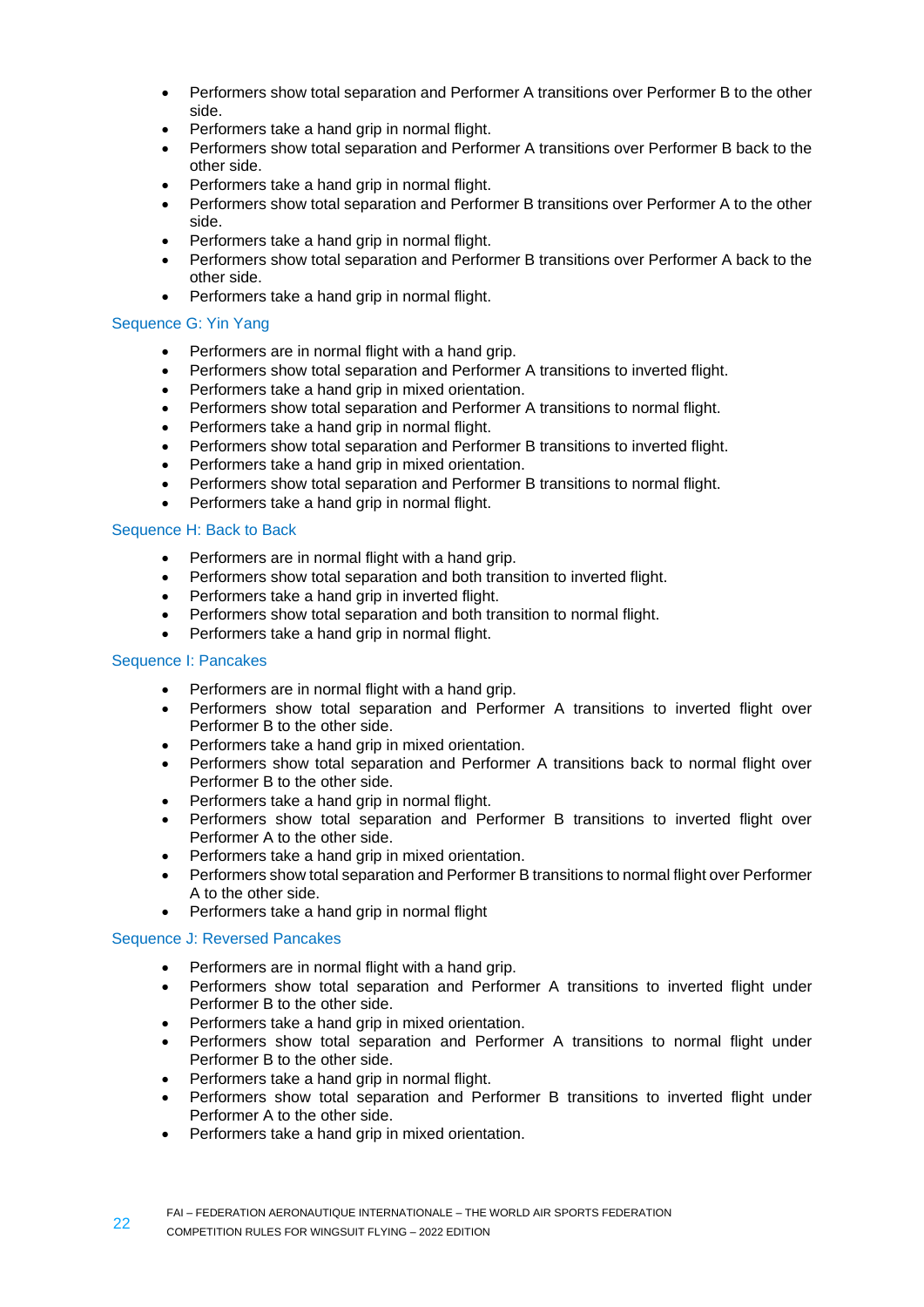- Performers show total separation and Performer B transitions to normal flight under Performer A to the other side.
- Performers take a hand grip in normal flight.

#### Sequence K: Hand to Foot

- Performers are in normal flight with a hand grip.
- Performers show total separation.
- Performer A takes a foot grip in normal flight on the same side on Performer B.
- Performers show total separation.
- Performers take a hand grip in normal flight on the same side.
- Performers show total separation.
- Performer B takes a foot grip in normal flight on the same side on Performer A.
- Performers show total separation.
- Performers take a hand grip in normal flight on the same side.

#### Sequence L: Reversed Hand to Foot

- Performers are in normal flight with a hand grip.
- Performers show total separation and Performer A transitions to inverted flight.
- Performer A takes a foot grip in inverted flight on the same side on Performer B.
- Performers show total separation and Performer A transitions to normal flight.
- Performers take a hand grip in normal flight on the same side.
- Performers show total separation and Performer B transitions to inverted flight.
- Performer B takes a foot grip in inverted flight on the same side on Performer A.
- Performers show total separation and Performer B transitions to normal flight.
- Performers take a hand grip in normal flight on the same side.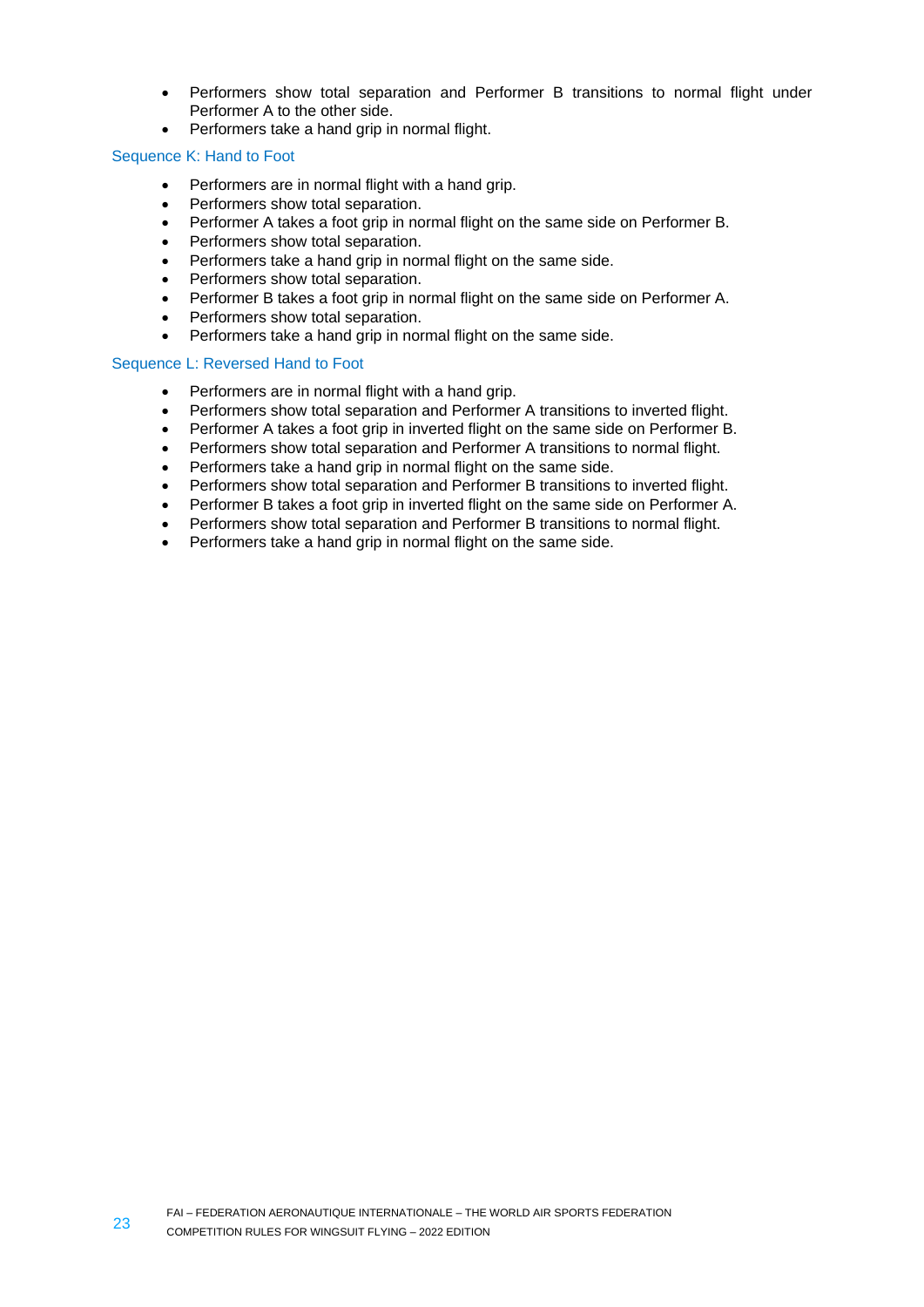# <span id="page-23-0"></span>**10 ADDENDUM B – ACROBATIC WINGSUIT FLYING JUDGING CRITERIA**

# B-1 Scoring Grips

Grip scoring is only required for the Compulsory Rounds

- Each completed grip at the start of, during, and between each Compulsory sequence manoeuvre will be added up to create a total number of grips.
- If multiple grips are taken during and between each Compulsory sequence manoeuvre, only one grip will be counted.
- A grip that cannot be seen or is considered not to meet the definition in Section 2 by a majority of the Judges, will not be included in the total number of grips. Compulsory Rounds have to be made in the correct sequence. A Compulsory manoeuvre omitted in the sequence will result in one point being subtracted from the total number of grips for that round. This result may not be less than zero.

#### B-2 Scoring Style

Judges give a score (between 0 and 10 from 0.0 to 10.0, up to one decimal point) for each of the four (4) Compulsory Rounds and three (3) Free Rounds, using the following guidelines:

- 9-10 points Routine is performed flawlessly with no noticeable mistakes.
- 6-9 points Routine is performed with small mistake(s).
- 3-7 points Routine is performed with medium mistake(s).
- 1-4 points Routine is performed with large mistake(s).
- 0-1 points Routine is not performed or not identifiable.

Examples of style:

- Flying skills: Ability to manoeuvre smoothly or fly in any orientation (vertically, horizontally, back flying, etc.).
- Precision, control: Ability of the Team to demonstrate body control and smoothness of transitions. All movements made by the Team are precise and deliberate, without a lot of "nervous" movement in the arms, legs, and body or heading.
- Teamwork: The ability of the team to perform movements together to create a unified performance.
- Body position: the performers' posture should present clean and defined arm and leg position ideal for flight.
- Grips: each grip is made smoothly and fully in control.
- Leveling: the performer is adjusting fall rate and level accordingly during each manoeuvre.
- Proximity: the performers stay close together, never moving more than one body distance apart
- Transitions: more complex manoeuvres are made according to the intended figures, rather than broken down into two or more simpler elements.

Small Mistake Examples:

- Manoeuvre: finish slightly off heading, slight wobble, etc.
- Manoeuvre: arms bent down or forward, knees bent
- Manoeuvre: grips made resulting in tension and movement

Medium mistake examples:

- Manoeuvre: significantly off heading, wobble, not enough rotation, etc.
- Manoeuvre: grips made with considerable force, not fully in control

Large mistake examples:

- Manoeuvre: completely missing required elements or performed so poorly that the manoeuvre is barely recognizable.
- Not generating forward movement (using aerodynamic properties of the Wingsuit).
- Manoeuvre: grips made with considerable force, resulting in out of control flying by one or both Performers.

# B-3 Scoring Camera

Judges will give two (2) scores for camera work: one for Quality (between 0.0 and 7.0, up to one decimal point); and one for Progressive Work (between 0.0 and 3.0, up to one decimal point) for each of the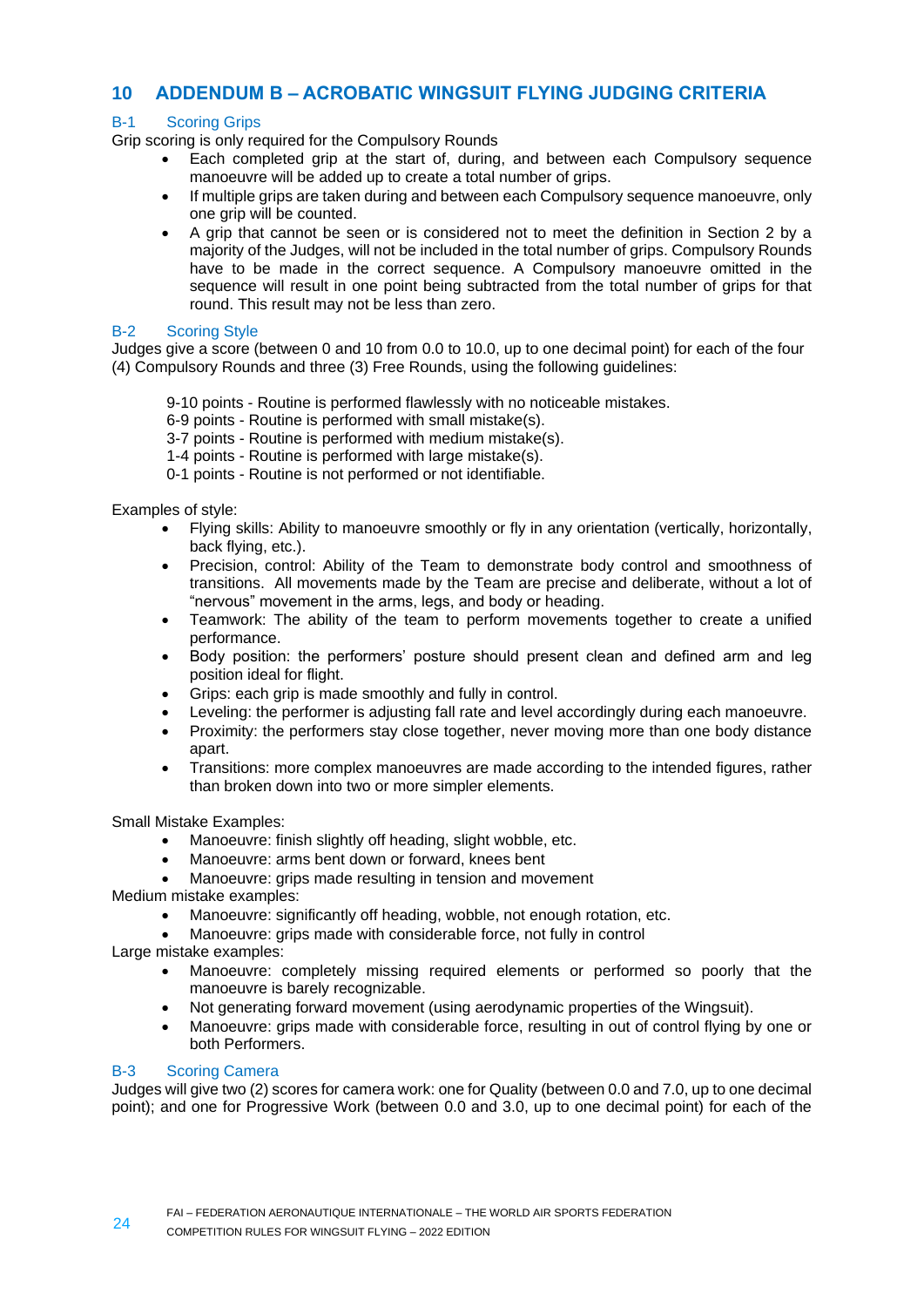three (3) Free Rounds, using the following guidelines, based on the worst mistake(s) judged in the camerawork:

# **Quality**

- 6-7 points Camerawork is performed flawlessly with no noticeable mistakes.
- 4-6 points Camerawork is performed with small mistake(s).
- 2-5 points Camerawork is performed with medium mistake(s).
- 1-3 points Camerawork is performed with large mistake(s).
- 0-1 points Camerawork shows no Performer manoeuvres.

#### **Progressive Work**

- 3 points Routine is performed with a significant amount of successful progressive work.
- 2 points Routine is performed with some successful progressive work.
- 1 point Routine is performed with minimal progressive work.
- 0 points Routine is performed with no progressive work.

Examples for good camerawork video quality:

- Video is smooth and does not bounce around.
- Performers occupy most of the video and remain centered
- Cameraman remains within a consistent distance of the Performers.

• Examples for Progressive Work:

- Back flying
- **Carving**
- Multi-axis views
- Utilizes advanced flying techniques (i.e. Carving around the performers, back flying) resulting in creative angles without loss of framing or proximity.

•

Small mistake examples:

• Momentary loss of framing or focus, occasional minor distance errors, etc.

Medium mistake examples:

• Momentary loss of image, framing, focus, or distance errors for about 20 % or more of the sequence, etc.

Large mistake examples:

- Contact with one or both performers
- Loss of control, resulting in in lost framing of the performers or no video
- 50% or more of routine cannot be judged.

#### B-4 Scoring Dive Plan

Dive Plan scoring is only required for the free routine rounds. Judges give the following judging criteria a score, from 0.0 up to 10.0, to one decimal point, taking into account the following guidelines:

# **Technical**

- Variety of moves: Performs several types of moves (using different orientations) within the Dive Plan
- Difficulty: The degree of difficulty of all moves and transitions in the routine
- Teamwork: The amount and type of teamwork within the dive plan constant interaction, showing combined skills of all Team Members, synchronization with the cameraman
- Working time management: Ability to utilize working time and work the dive plan into the time allotted.
- Grip complexity, if present

Examples for Technical:

- The two (2) Performers maintain proper proximity throughout each sequence.
- All flying surfaces and/or flight angles are used (i.e. belly to earth and back flying, steeper angles)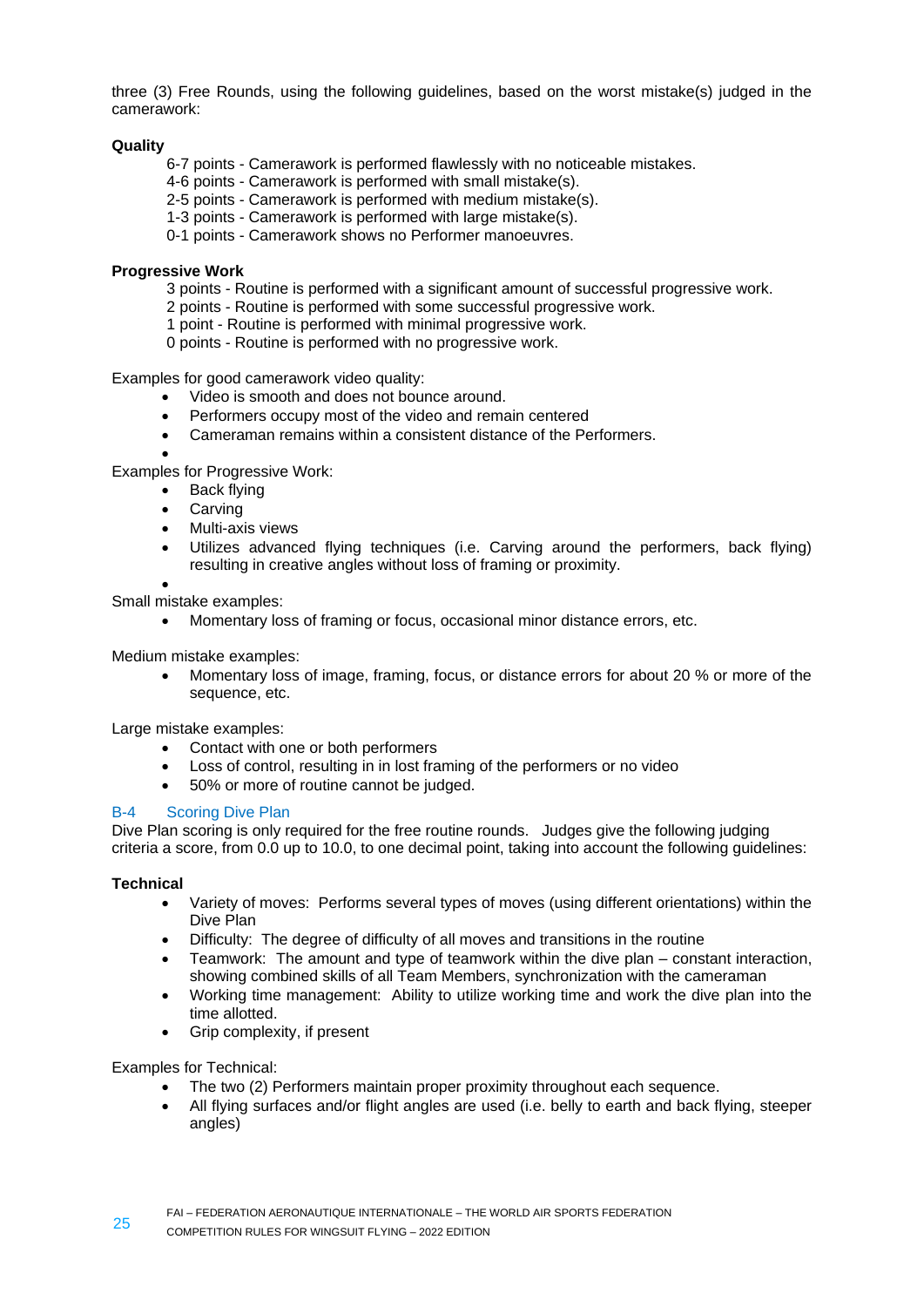- A constant interaction and teamwork is displayed.
- The routine shows a wide variety of set sequences that vary by complexity.
- Team separation after each set sequence.
- Grip complexity, if present.

# **Presentation**

- Visual excitement Routine should hold the viewer's attention throughout,
- Dynamic variety Entertaining without being unnecessary.
- Originality Creative choreography, interesting beginning and ending

Examples for Presentation:

- The routine has a defining beginning and end.
- Working time is utilized to the fullest extent possible.
- The routine has a high level of creativity that contains new manoeuvres and flows from one set sequence to the next.
- The routine is enjoyable and aesthetically pleasing to watch.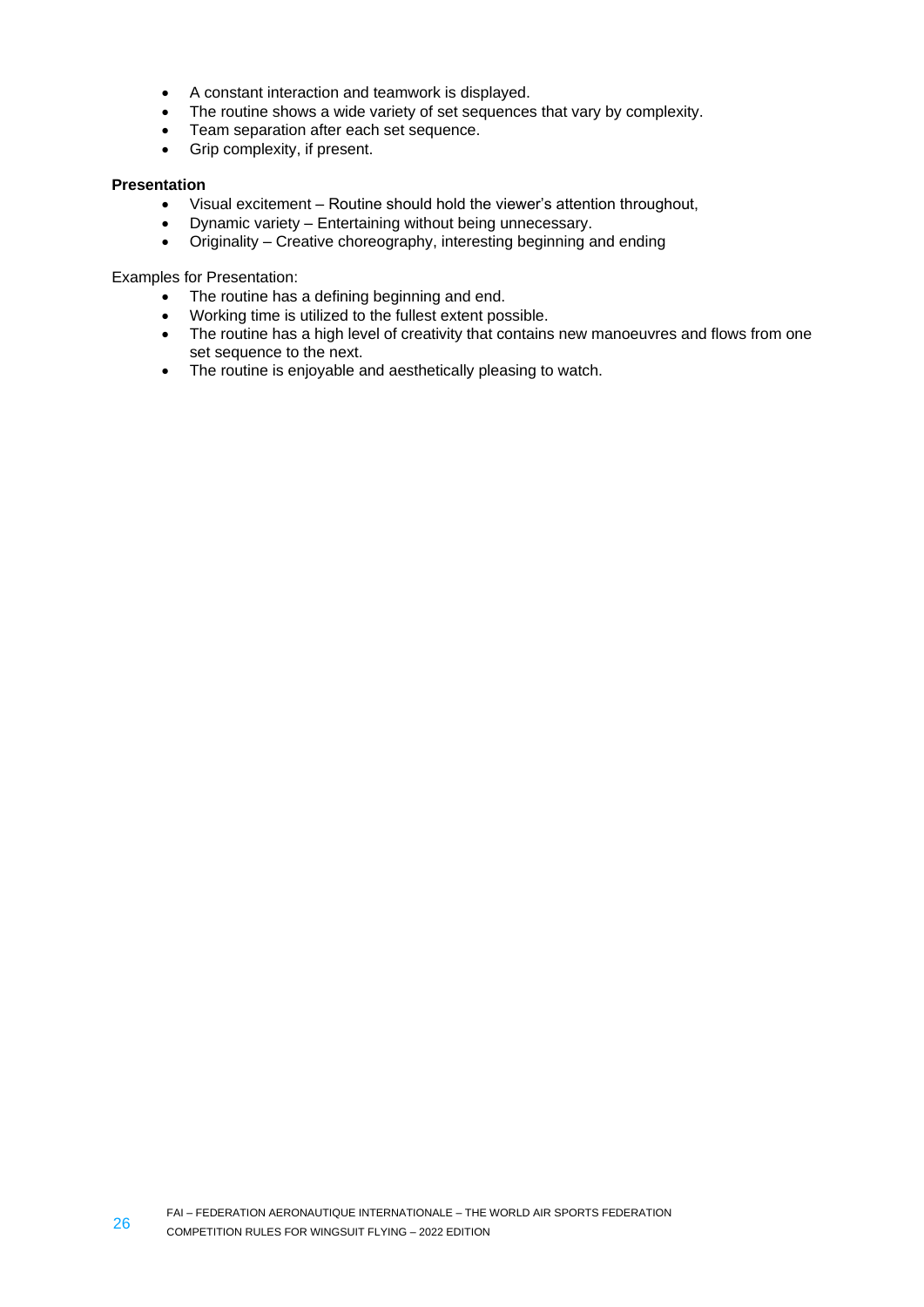# <span id="page-26-0"></span>**11 ADDENDUM C – PERFORMANCE FLYING: DFP, DL, PENALTIES**